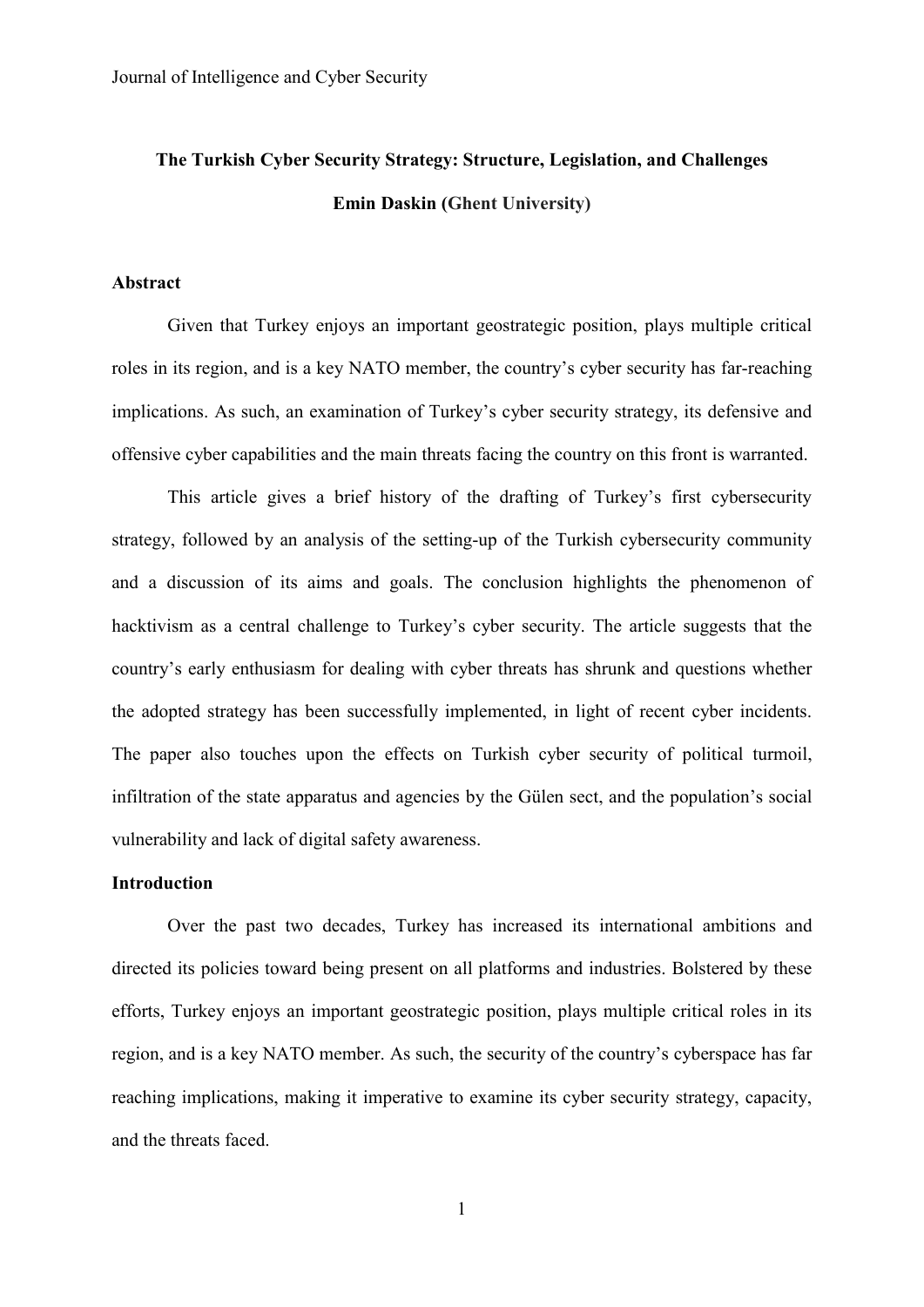Just as it has with other important initiatives, such as improvements to transportation and health, Turkey attempted to achieve significant progress in the areas of digitalization, cyberspace, and cyber security in a very short time. An ambitious strategy was developed that created new structures and included all possible stakeholders. This was followed initially by an enthusiastic implementation process. Within a few years, however, this ambition and enthusiasm were scaled back to more realistic levels. Large amounts of funding continued to be channelled to R&D projects and the development of academic expertise and training programs, with the main concerns being related to economic and security-related questions.

This article starts by briefly summarizing the efforts that shaped the road to the current strategy. It then examines the legislation and strategy related to cyber incidents and crimes, and the creation of agencies for protective measures and intelligence collection. Next, the structure of Turkey's cyber security landscape is described. The last section of the article illustrates the cyber threats Turkey deals with via a discussion of recent cases of cyberattacks and incidents related to the phenomenon of hacktivism.

Before continuing, it should be noted that the Turkish cyber security strategy, legislation, and the structures involved are very new and thus not fully developed yet. Academic research on this topic is limited, mostly focusing on certain aspects of cybercrime; meanwhile, the few existing publications by government agencies are very repetitive and characterized by a lack of transparency. Finally, the author wishes to make clear that he does not take a stance on any of the discussed cyber security incidents, involved agencies, references, and cited sources; that all data mentioned in this article have been collected exclusively through various open source documents; and that he has no conflict of interest in writing this piece.

#### **The First Efforts to Develop a Strategy**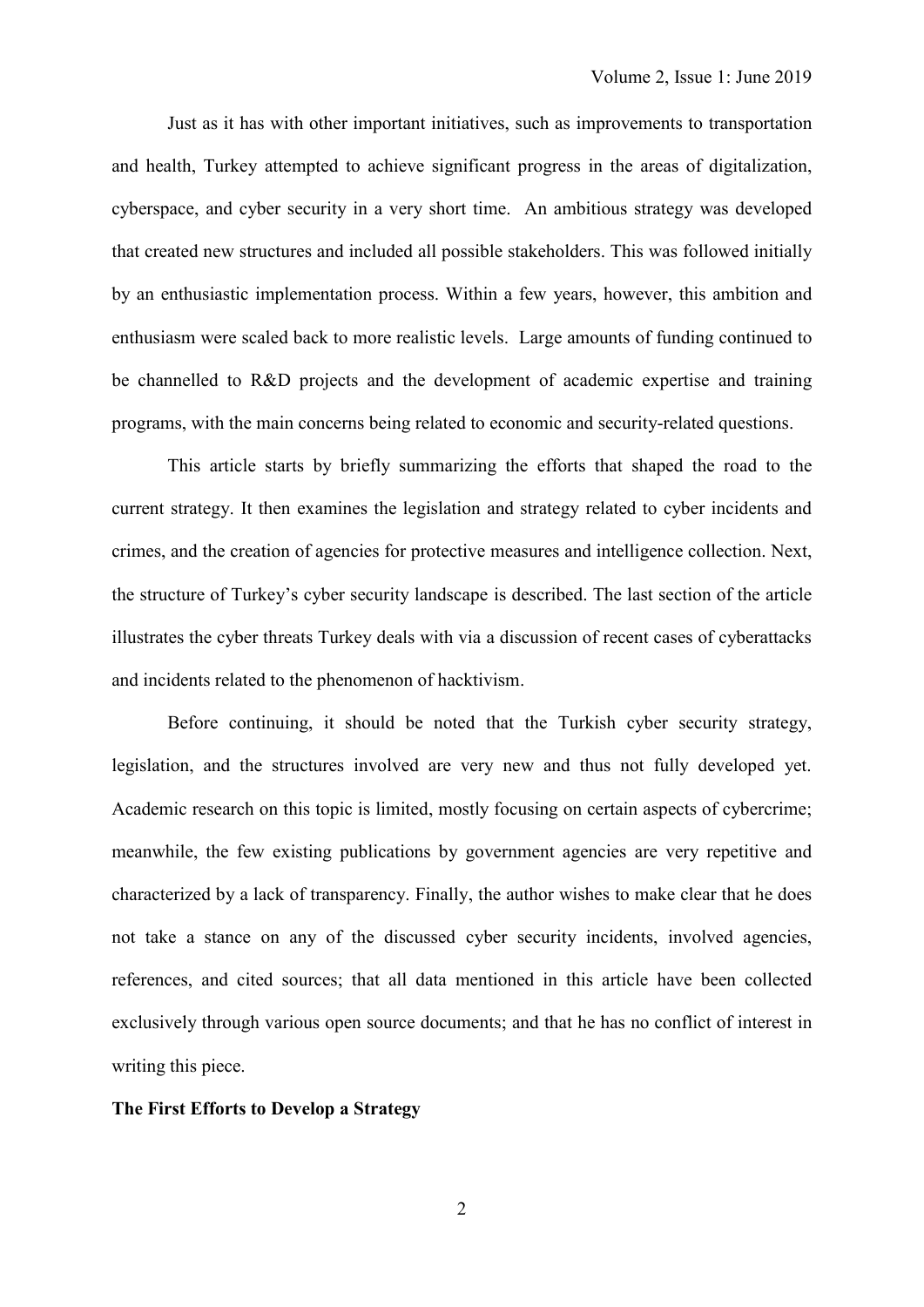The first time the Turkish government officially considered cyber security on a high level was at a meeting of the National Security Council in 2010, during which the cyber threats toward Turkey and attempts to counter them were discussed (according to the meeting's final report; see T. C. Milli Güvenlik Kurulu Genel Sekreterligi 2010). Subsequent to these discussions, Turkey's first and so far only cyber security strategy was created on June 19, 2012, during a workshop organized by the Ministry of Transportation, Maritime, and Communications, with the cooperation of the Association for Information Security and the Union of Turkish Bar Associations, the sponsorship of Huawei, and the participation of several government agencies, universities, and private companies (veTeknoloji 2012). In an initial draft, the workshop participants set the strategy's goals, a limited roadmap, and the first steps to be taken to create a cyber security structure. The draft informed the fundamentals of Turkey's cyber security policy and was copied almost word for word in the strategy's publicly accessible official version. As such, it needs to be discussed here in some detail.

The June 2012 draft articulates three main goals, namely: 1) increasing security of Turkish cyber space; 2) assuring durability and continuity of critical infrastructure protection against cyberattacks; and 3) assuring the protection of individual and institutional data. In addition, a set of values was defined that was deemed critical to ensuring the utility and benefits of citizens' use of cyberspace: 1) the protection of basic rights and liberties; 2) compliance with the requirements of democratic society and order; 3) compliance with the rule of law; 4) inclusion of all stakeholders in the process of decision making; 5) finding a balance between privacy, security, and usability; 6) compliance with international regulations; 7) developing a holistic approach toward cyber security, including legal, technical, administrative, economic, political, and social dimensions; and 8) contribution to international cooperation.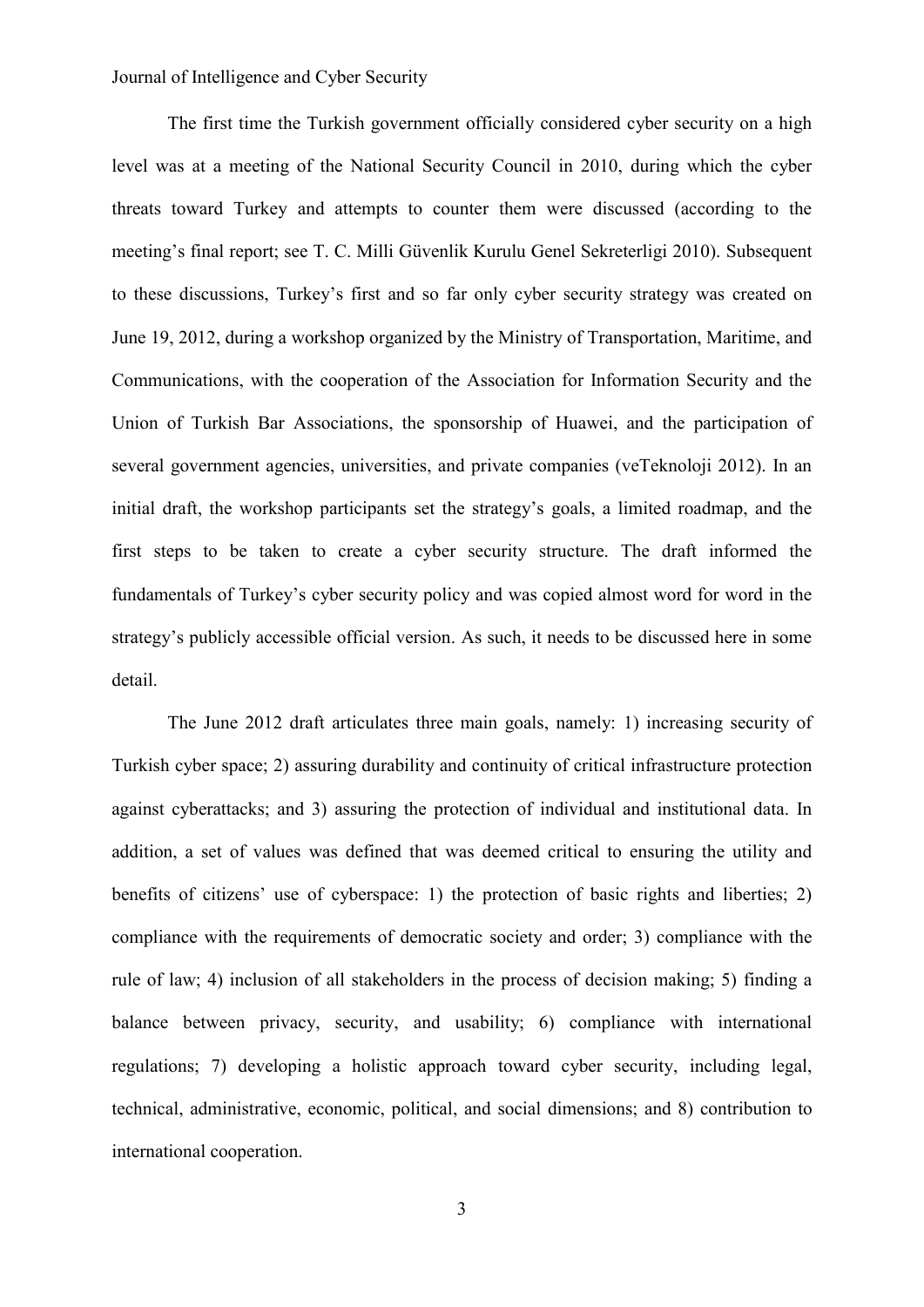The 2012 draft also stipulates a few basic definitions of cyberspace, cyberattack, cyber security, cyber defense, and critical infrastructure. While the definitions offered for the first four terms are very simple, the last one provides some insight into Turkey's strategy and priorities. Critical infrastructure is defined here according to ten categories that are divided into four levels. The first, core layer includes only the category Informatics. The second layer includes the categories Energy, Finance, and Health; the third consists of Food, Water, and Transportation. The final layer encompasses Defense (Military), National Security, and CBN capabilities (Chemical, Biological, and Nuclear).

Furthermore, the draft delineates nine strategic objectives that should guide Turkey's efforts to secure the country's cyberspace. Priority is given to, first, defining and mapping critical infrastructure in order to take protective measures depending on the different levels of sensitivity mentioned above; second, creating a culture of cyber security and informing and familiarizing citizens with the latter, with special attention to people in management roles; and third, supporting the development and implementation of Turkish cyber security technologies. Fourth, the draft envisioned the development of legislation related to cyber security and cyber defense that is both deterrent and implementable, in line with international law and regulations. Such legislation would ensure access to information and freedom of expression; protect the privacy of communication, personal information, and personal opinion (except in cases of court order); ensure usability, integrity, privacy, undeniability, and authentication; improve the knowledge of law enforcement on cybersecurity legislation; strengthen security and counter measures against cyber and economic espionage; and create a legal basis for information sharing between state agencies and private companies.

The fifth strategic objective expressed by the 2012 draft focused on investment in human capital and the training of new cyber security experts by creating undergraduate and graduate programs in cyber security; adding compulsory courses on the subject at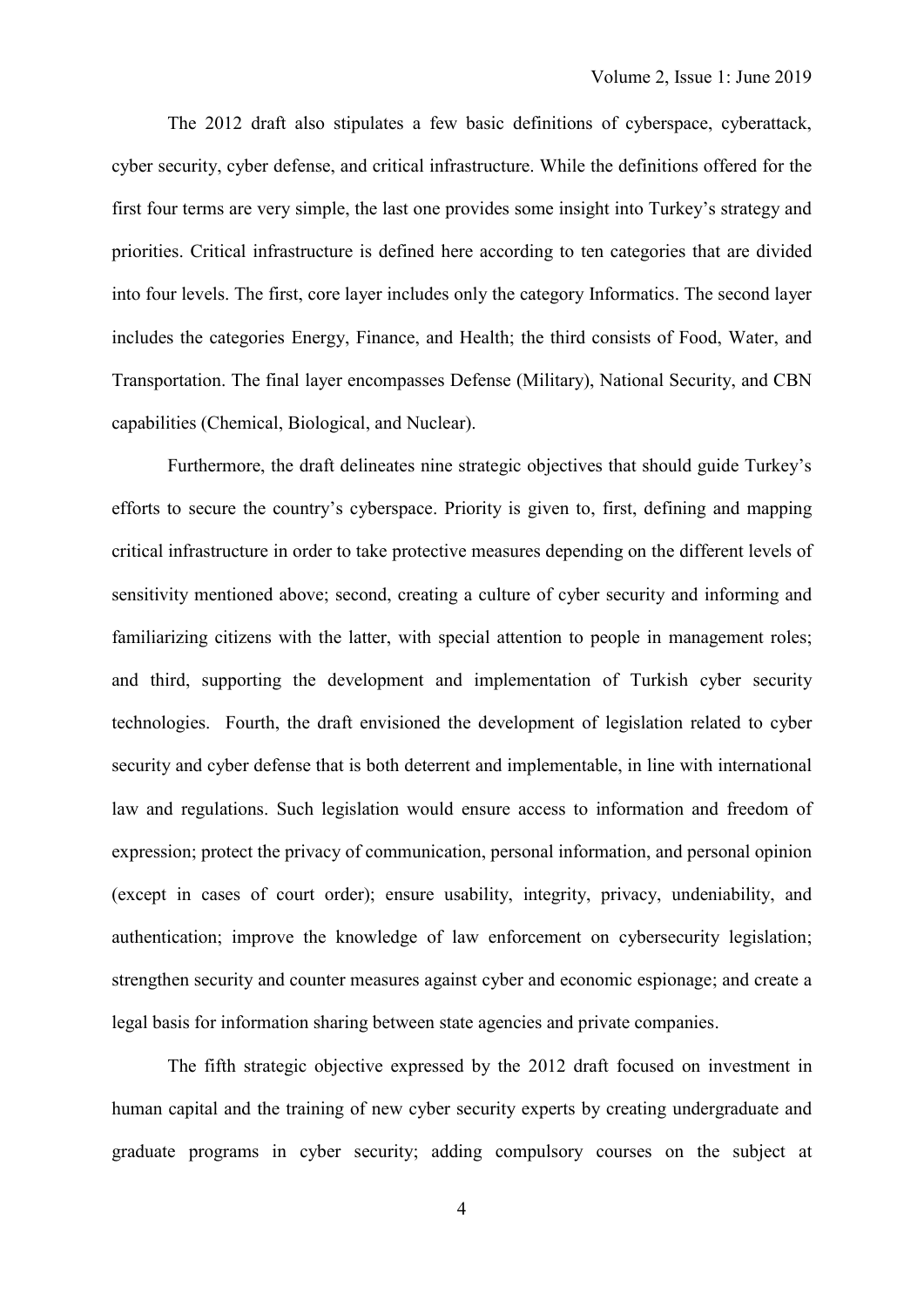universities; creating relevant research institutions; giving priority scholarships for cyber security degrees; sending students abroad to study at institutions with a proven record of expertise in this sphere; appointing cyber security or information security managers to all public institution; setting a minimum quota for public servants to be trained in these issues; and continually organizing trainings on new developments in the field.

Sixth, the authors of the draft strategy provide a roadmap for the institutionalization of cyber security measures through the creation of several dedicated institutions. These included a National Cybersecurity Council to ensure the implementation of the *Cyber Security Strategy*; Turkish National Cyber Incident Response Teams which would work in close coordination to deal with cyberattacks; and a National Cyber Threat and Vulnerability Examination Laboratory, which would be an office for the surveillance and registration of national and international cyberattack types, cyber attacker and hacker profiles, cyberattack group structures, attack scenarios, reasons and motivations of attack, attack timing, as well as the development of counter scenarios and strategies. Also, the draft proposes the foundation of a National Cybersecurity Excellence Network under the supervision of the Under Secretariat for Defense Industry, without further clarification of its possible structure or mission statement,

The seventh strategic objective concerns strengthening state-academia-private sector cooperation in the realm of cyber security, through sharing knowledge and best practices, technology, and R&D development; increasing awareness and interest on the topic and providing contracted government job opportunities for experts from the private sector; adding Cyber Security to the 1511 coded list of topics that are set as a priority for scholarships by the Scientific and Technological Research Council of Turkey; adding Cyber Security to the SAN-TEZ program (which is supported by the Ministry of Science, Technology, and Industry and encourages dissertation and thesis-level research on topics related to industry and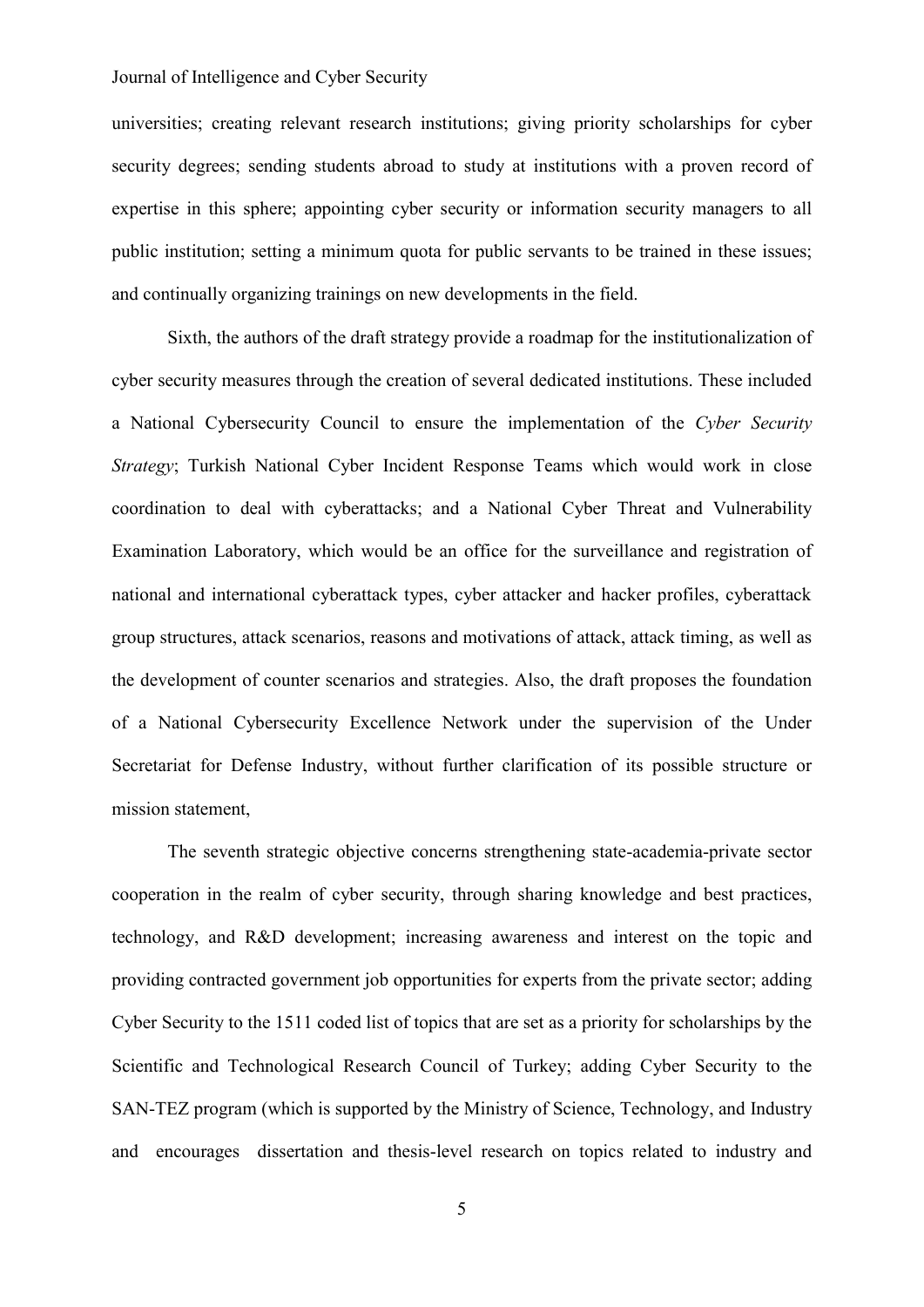technology); making research on cyber security compulsory for R&D centers if they want to enjoy state support; and setting a yearly minimum quota for the number of master's and PhD students in the field. Finally, the eighth and ninth strategic objectives relate to encouraging or making mandatory the use of nationally developed security systems and services that are approved by international certification agencies; and fostering international cooperation on cyber security issues on the bilateral and multilateral levels, especially when it comes to the sharing of best practices, intelligence sharing, and cooperation on counter-sabotage.

These listed strategic objectives give insights into the draft authors' understanding of the deficiencies in Turkish cyber security, as well as their priorities in this realm. As suggested before, critical infrastructure is at the forefront of their concerns, depending on the levels of sensitivity outlined above. The other eight listed objectives can be interpreted as a summary of perceived deficiencies and weaknesses and possible objectives to work toward. The objective related to creating awareness on cyber security reveals a recognition of the weakest link in cyber security, that is, systems' users. The emphasis on training people in (government) management roles shows that there is still, in these circles, a lack of knowledge on cyber security and its potential consequences and possibly some resistance on keeping up with the times. Similarly, the highlighting of the need for deterrent legislation is related to for the authors' desire to raise awareness about the importance of cyber security.

Furthermore, the promotion of national technologies can be seen in terms of Turkey's broader economic strategy to develop, use, test, and standardize products in the internal market and promote their export; it also fits within the regime's ambition to lessen dependence on foreign countries in terms of technological products and broaden its own zone of influence by becoming a supplier of these products, particularly those related to the defense industry. This same perceived need to develop technologies domestically also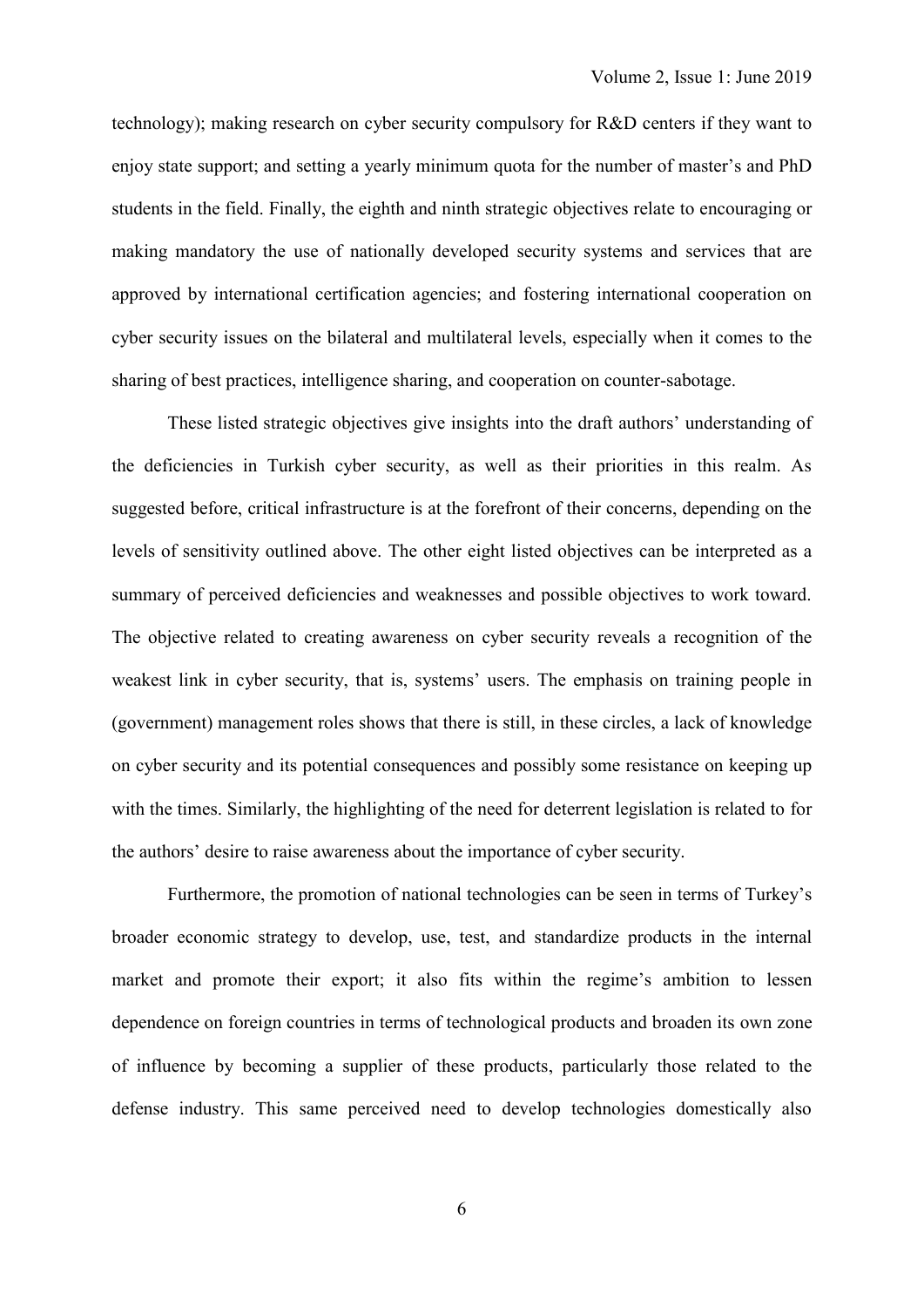informs the draft's strategic objectives related to human capital and the promotion of innovation and entrepreneurship.

It is worth mentioning that this emphasis on the domestic development of defenserelated technologies should be understood in light of the 1974 weapons embargo by the United States on Turkey in the context of Turkey's Cyprus Peace Operation to protect Turkish Cypriots from EOKA's massacres. Indeed, historically, the 1974 crisis acted as a major stimulant for Turkey to develop its national defense industry and create related research facilities. Founded in 1975 as a reaction to the embargo, Aselsan became Turkey's major defense company and training facility for defense and technology experts, working in close cooperation with the military, security forces, and scientific institutions (CNNTurk 2019). One could argue that the authors of the 2012 draft cyber security strategy were also reacting to a perceived crisis (involving increasingly sophisticated cyber attacks against the country), resulting in the similar creation of new domestic capacity to deal with an external challenge.

Finally, the 2012 draft emphasizes that the strategic objectives must be clear, reasonable, and feasible and adapted to Turkey's economic circumstances, technological development, geopolitical positioning, and natural resources in order to be successfully implemented. This may be interpreted as an attempt to create a mindset that accepts that the cyber security strategy should be a step-by-step roadmap driven by demand and limited by existing resources, avoiding the temptation of overambition driven by aspirations that are not matched by realistic capabilities.

## **Legislation and Adopted Strategy**

The cyber security strategy draft discussed in the previous section was soon followed by the adoption of legislation meant to shore up the country's security in this realm. It also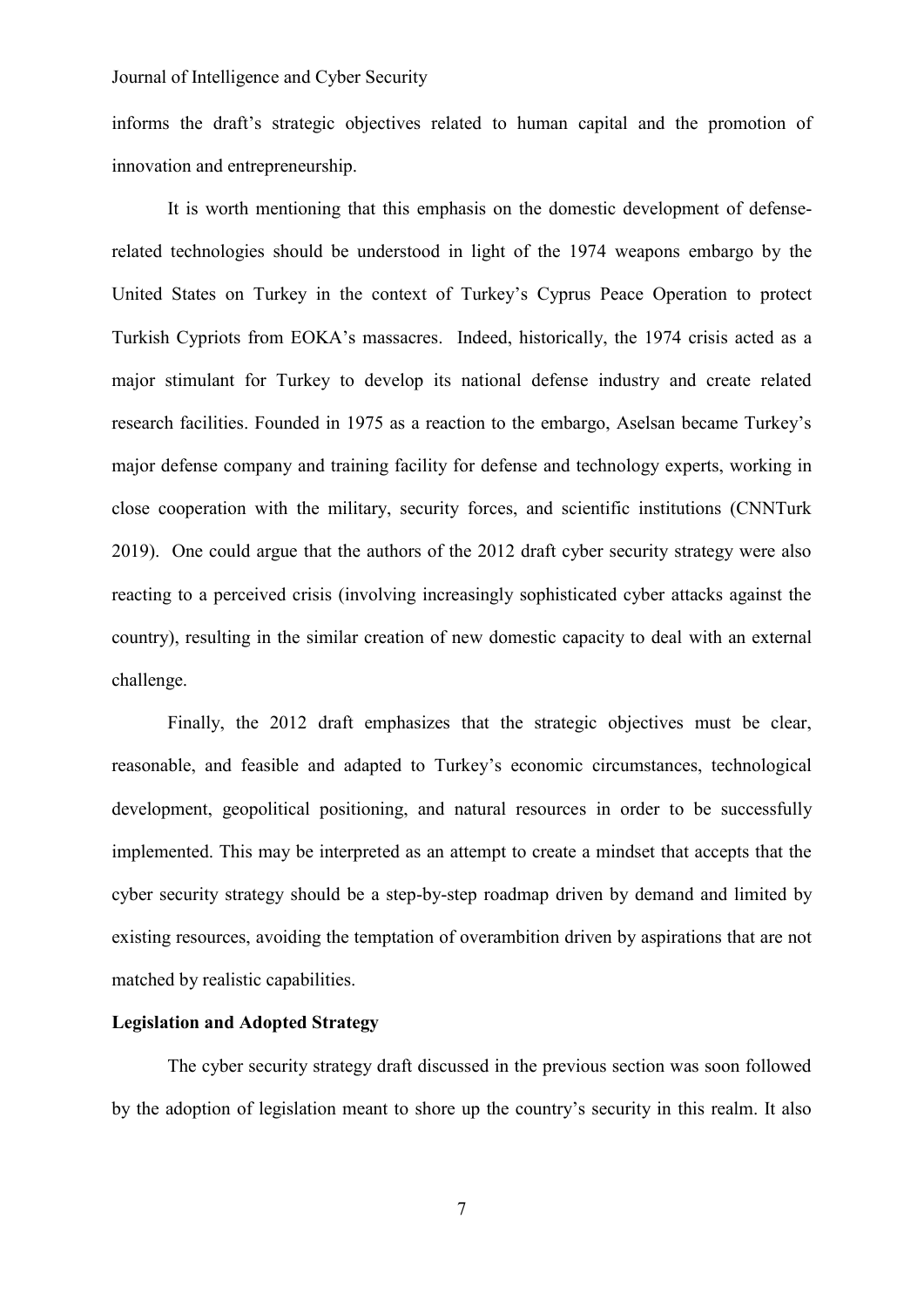resulted in the adoption in 2013 of Turkey's first *Cyber Security Strategy*. Both are discussed in some detail below.

#### *Legislation*

The discussed draft resulted in a Council of Ministers Decree (no. 2012/3842), issued on June 11, 2012, and published on October 20, 2012, in State Gazette no. 28447 under the title "Decision Related to the Conduct, Management, and Coordination of National Cyber Security Efforts." This decree regulates the bureaucratic procedures and structure, the responsibilities of the actors involved in cyber security, and the creation and organization of the National Cyber Security Council and working groups on cyber security. On February 19, 2014, a revision was promulgated in State Gazette no. 28918, whereby the authority to determine the members of the National Cyber Security Council was taken from the Ministry of Transportation, Maritime, and Communications and given to the Council of Ministers (under the authority of the Prime Minister); the assignment of duties and working principles of the National Cyber Security Council was relegated to the Prime Minister's authority; and small additional topics such as the promotion of safe use of the Internet were added to the program.

In addition to the Council of Ministers' Decree, the effort to regulate Turkey's cyber security sphere is supported by other existing legislation. This includes first and foremost the no. 5809 Law on Electronic Communication, which regulates the field of electronic communication in sixty-nine articles. Moreover, the Turkish Penal Code also includes several articles related to cyber security that can be found under the section "Crimes against Society Part 10: Crimes Committed in the Field of Information." The specific articles are Article 243 on intrusion into IT systems; Article 244 on the disruption, destruction, and replacement of data on IT systems, as well as the achievement of unlawful benefits through the exploitation of IT systems; and Article 245 on the misuse of debit and credit cards. The Penal Code also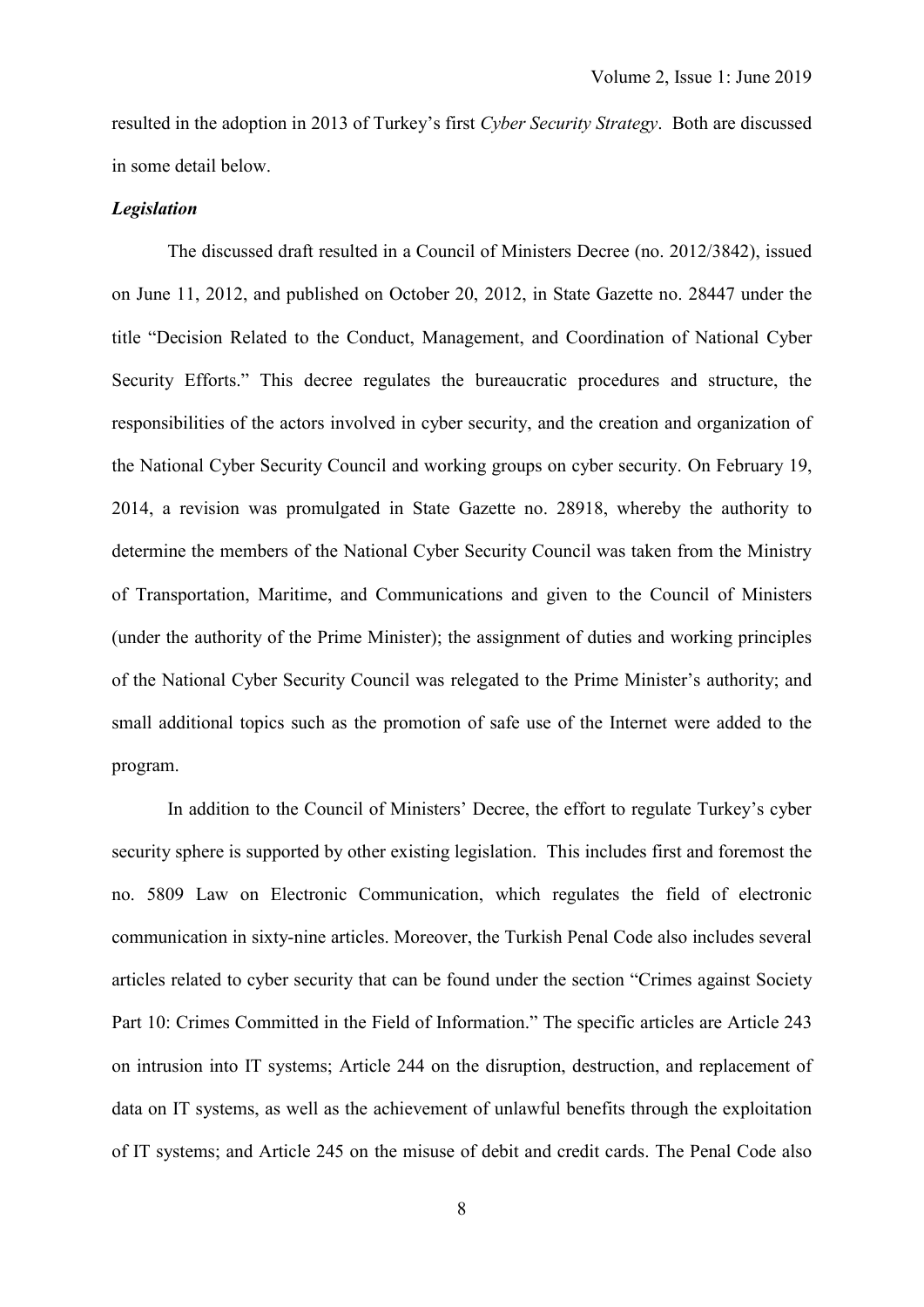includes articles that are not directly classified as relating to cyber incidents but that are applicable whenever there is an important IT related aspect involved in a specific crime. These are mentioned in the section on "Crimes against Individuals," under Article 124 on the disruption of communication; Article 125 on Insulting; Article 132 on privacy of communication; Article 142 on theft; and Article 158 on fraud.

Turkey is also party to the Budapest Convention on Cybercrime of the Council of Europe, which is the only international convention on cyber crime allocating responsibility to the signing parties. The Budapest Convention serves as a guideline for national legislation and strategies and provides a backbone for the Octopus Conference organized by the Council of Europe, where current and developing issues in cyber security are addressed. As a signatory, Turkey is subject to the Convention's protocols on copyright infringements, computer-related fraud, violations of network security, and child pornography. The Convention was signed by Turkey in 2010, ratified in 2014, and entered into force in 2015, fourteen years after the Convention was opened for signature by the Council of Europe in 2001 (Council of Europe 2019). This delay can be explained by the absence of an official Turkish national cyber security strategy until 2013. The Convention also has an additional protocol on criminal acts of racism and xenophobia committed in cyber space, which Turkey signed in 2016 (thirteen years after it was first open for signature, in 2003) but which has not yet been ratified. (Council of Europe 2019).

#### *Strategy*

Building on the draft and Decree published in 2012, Turkey's first *National Cyber Security Strategy and Action Plan* was published in January 2013 by the Ministry of Transportation, Maritime, and Communications. It was this specific ministry that was given the role of drafting, managing, updating, and coordinating policies, strategies, and action plans related to cyber security. Although it was made public in January 2013, the *Strategy*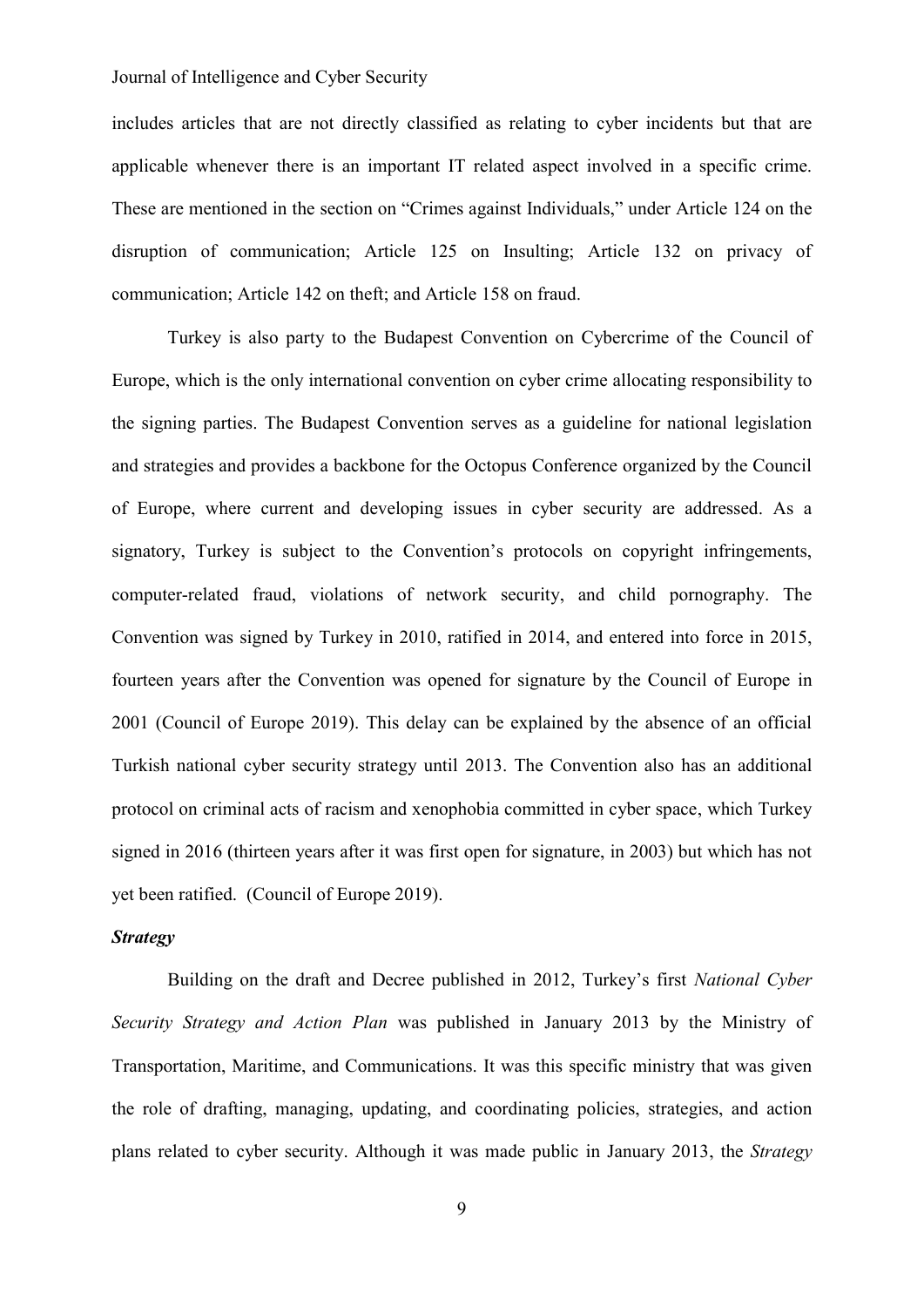entered into force with a lag of almost six months after its publication in State Gazette no. 28683 on June 20, 2013, probably due to bureaucratic delay.

The *Strategy* resembles closely the draft published in 2012, although it is somewhat more detailed and expanded. First, where the draft defines only four basic terms, the *Strategy*  defines twelve of the latter and makes several terminological distinctions, such as between cyber space and cyber structures and between public and private information systems. Furthermore, in addition to national security aspects and the need for the development of expertise, the *Strategy* attaches great importance to the link between cyber security and economic competitiveness, referring explicitly to the dangers posed by economic espionage and sabotage. This is also observable in the definitions given; for example, threats to critical infrastructure now include economic loss in addition to loss of life and threats to national security and public order. Another remarkable addition is the realistic admission that cyberattacks can never be fully exterminated or protected against; accordingly, the goal of the *Strategy* is defined as minimizing the number of cyberattacks and their impact and bringing IT systems to normal in the shortest period of time after an incident.

Similarly, the *Strategy* mentions the need to be realistic when assessing the risks and capabilities related to cyber security, but the subsequent list of risks specific to Turkey is very superficial. It includes: poor national awareness on the topic; poor national coordination between different actors involved in cyber security; a lack of reporting of cyber incidents and attacks due to fear of loss of face and other reasons; cooperation problems caused by deficiencies in national and international legislation; poor user awareness and user errors at the individual and institutional levels; the vulnerability of IT systems in case of natural disasters and the lack of capacity to take the needed precautions; the lack of infrastructure for information management; the lack of knowledge, awareness, and ownership on the issue on the management level; poor institutional infrastructure; lack of personnel; poor levels of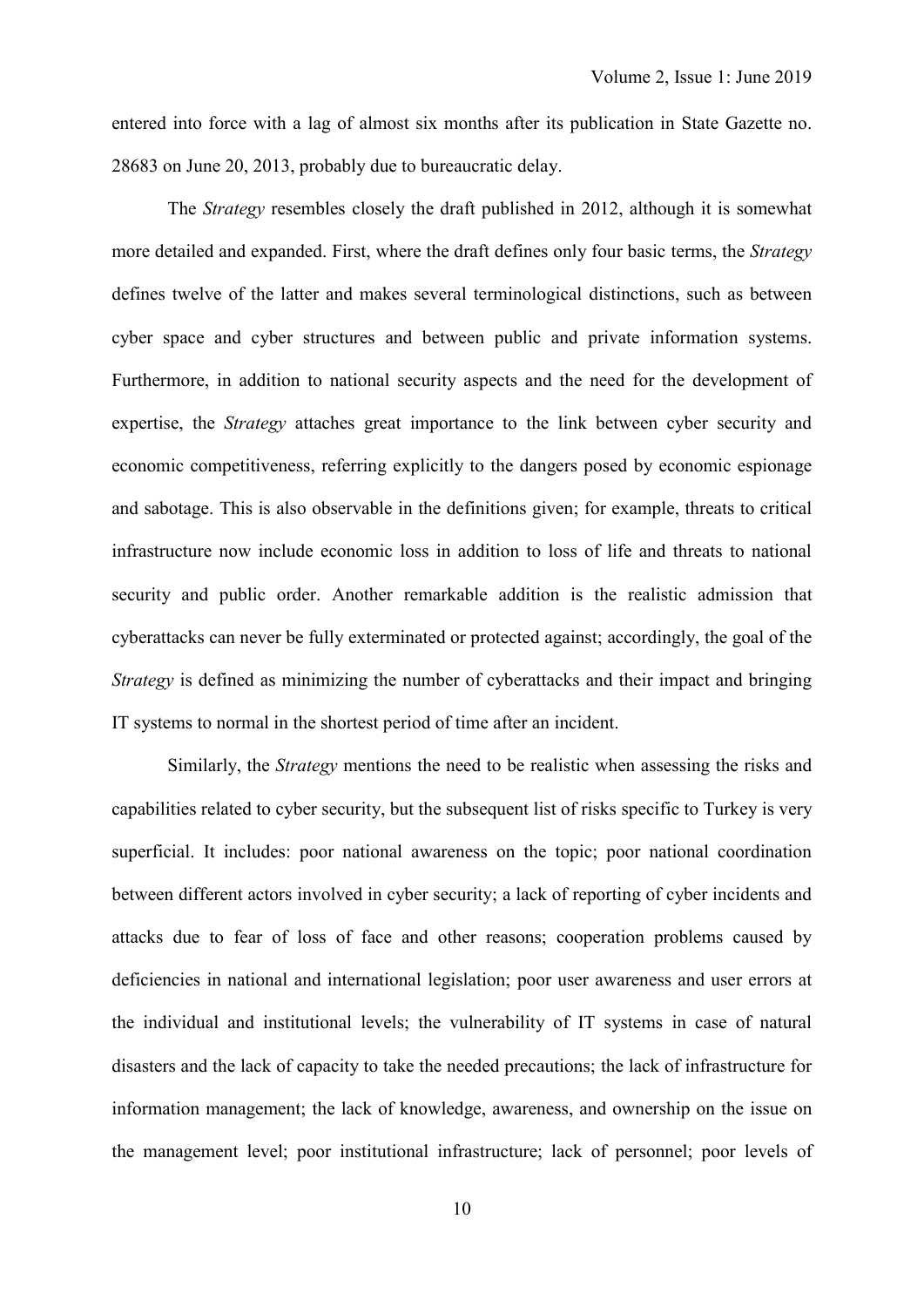expertise and lack of experience among existing personnel; insufficient oversight on cyber security; not taking into account cyber security aspects during the public purchase of products and services; and poor levels of national initiatives on hardware and software development.

In order to overcome these deficiencies and implement the cyber security strategy nationwide, the *Strategy* mandated several strategic actions with an initial deadline of 2014. The first of these concerned the creation of legal regulations and a cyber security terminology glossary, along with structures to support the judicial process and forensics in case of cyber incidents and attacks. The strategic actions also included the establishment of the National Computer Emergency Response Center (USOM, TR-CERC) and sectorial Computer Emergency Response Teams (SOME, CERT) coordinated by TR-CERC; the document also envisioned the strengthening of the national cyber security infrastructure, investing in human capital, and the development of national technologies. The final strategic action mentioned by the *Strategy* involves the extension of the jurisdiction and task range of national security organizations in order to cope with cyber security. Because these strategic actions are very broad, 29 specific missions and 95 sub-missions are defined and delegated to specific ministries or agencies, with explicit deadlines for implementation.

Two years after the *Strategy*'s adoption, seven workshops were organized in 2015 to evaluate and revise it. Referred to as the Platform for Common Mind, these meetings involved the participation of 126 experts representing 73 institutions and resulted in the subsequent publication of an updated version of the *Strategy,* which outlined Turkey's priorities in the cyber security realm until 2019. Starting from the introduction, this document stresses again that cyber security is a crucial aspect of Turkey's economy (this time mentioning e-commerce as an area of concern for the first time) and stresses the threats of cyber espionage with a focus on economic espionage, particularly in the defense industry.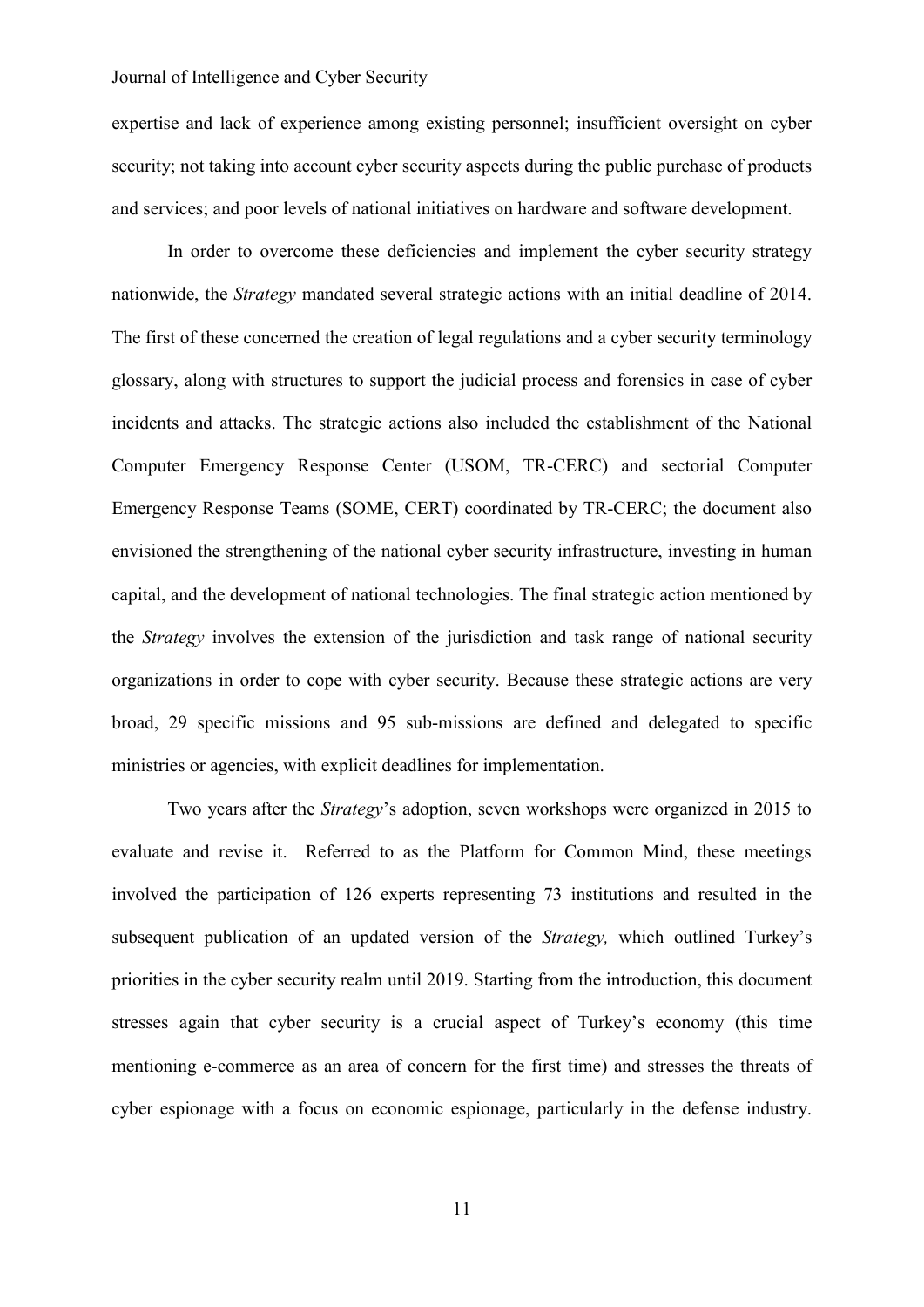Additionally, the language of the updated *Strategy* indicates that there was some work on aligning Turkey's cyber security strategy with the EU, OECD, and NATO.

It should be noted that both the 2012 draft and the 2013 *Strategy* stipulated that the strategy would be updated at least once a year. However, in practice, this has not occurred, which probably explains why specific quotas and time limits related to projects and publication of updates were deleted from the updated document. More than that, the latter now includes language specifying that "proposed actions that could not be finalized and goals that could not be accomplished before the publication of the following strategy document would be transferred to the next document." These two changes give the impression that the initial enthusiasm among relevant policy actors has diminished and given way to the acceptance of delay and postponement. A similar conclusion can be reached when we examine the website of the Information and Communication Technologies Authority (Bilgi Teknolojileri Kurumu - BTK), one of the major actors in Turkey's cyber security. As of this writing the webpages related to cyber security were out of date, with the last update being from December 2017. In the aftermath of the July 15, 2016, coup attempt and the subsequent reform of the presidential system, many things have changed in terms of state structure and thus also the structure related to cyber security. However, none of these changes have been reflected via updates to relevant strategy documents and government websites. For example, the BTK website still makes references to the Under Secretariat of Public Order and Security, which was shut down in 2018, and even to the Telecommunication and Communication Authority, which was shut down in 2016, one year before the BTK's webpage was last updated (Bilgi Teknolojileri Kurumu 2017).

Still, two important developments were included in the updated *Strategy* from 2016. The first was the recognition of Internet and social media addiction as a cyber security risk affecting the Turkish population; in response, a special Parliamentary Research Commission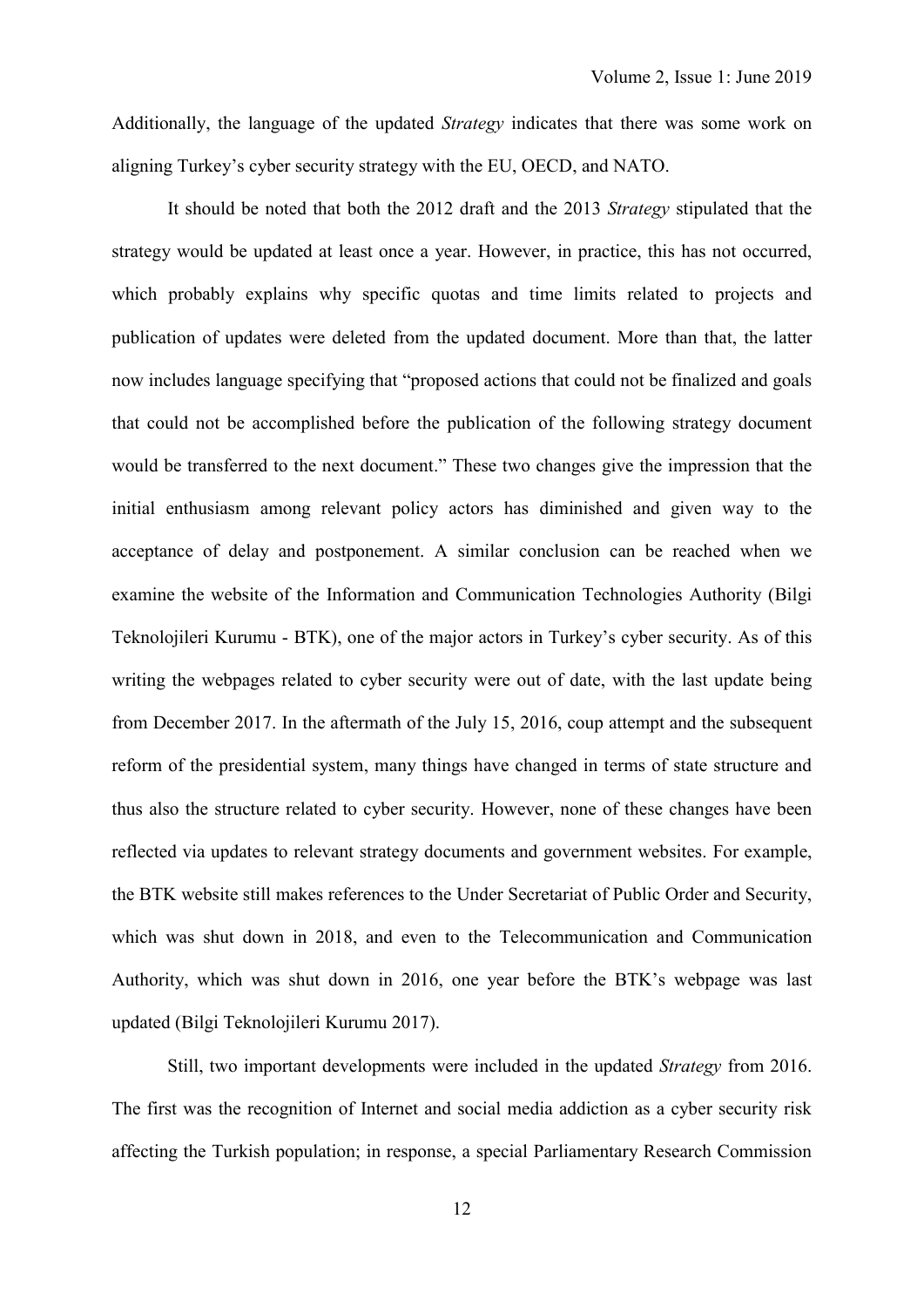was set up to investigate this issue and come up with solutions (Takvim 2019). Second, the updated *Strategy* mentions that, in addition to protective measures, Turkey also aims to build proactive cyber capabilities for preventive and pre-emptive purposes.

Besides the official declarations mentioned above, certain other elements influencing Turkey's cyber security and intelligence strategy are worth mentioning. These include, but are not limited to, far-reaching digital surveillance, the struggle against terrorist propaganda and social engineering, limitations on Internet access, unlawful wiretapping and "tape scandals" that reflect the abuse of power due to lack of oversight, vulnerability against cyber sabotage, lack of data protection, and breaches of privacy.

More specifically, Turkey's surveillance and wiretapping culture has been the object of much criticism. The 2018 brutal killing of journalist Jamal Khashoggi subjected the country's surveillance capabilities and activities to international media scrutiny. Turkey's foremost evidence against Saudi Arabia in this case was a recording of discussions in the Saudi consulate in Istanbul; this led to suspicions that Turkey was eavesdropping on foreign representations inside its borders. Further outcry was caused by public leaks of unlawful secret voice recordings related to national topics (Global News 2018), particularly leaks related to talks between Turkish intelligence and the Kurdish PKK, a high-level security meeting on the Syrian conflict, and alleged corruption cases. In addition, over the past few years Turkey has witnessed dozens of sex-tape leaks and blackmailing of politicians who were forced to resign, including the most powerful opposition figure Deniz Baykal. Before the leak, Baykal accused the director of MIT's Department of Electronic-Technical Intelligence (which is responsible for electronic surveillance) with being an agent of the Gülen sect. This group, which is considered a terrorist organization by the Turkish state, already had the reputation for unlawful eavesdropping on politicians, journalists, academics,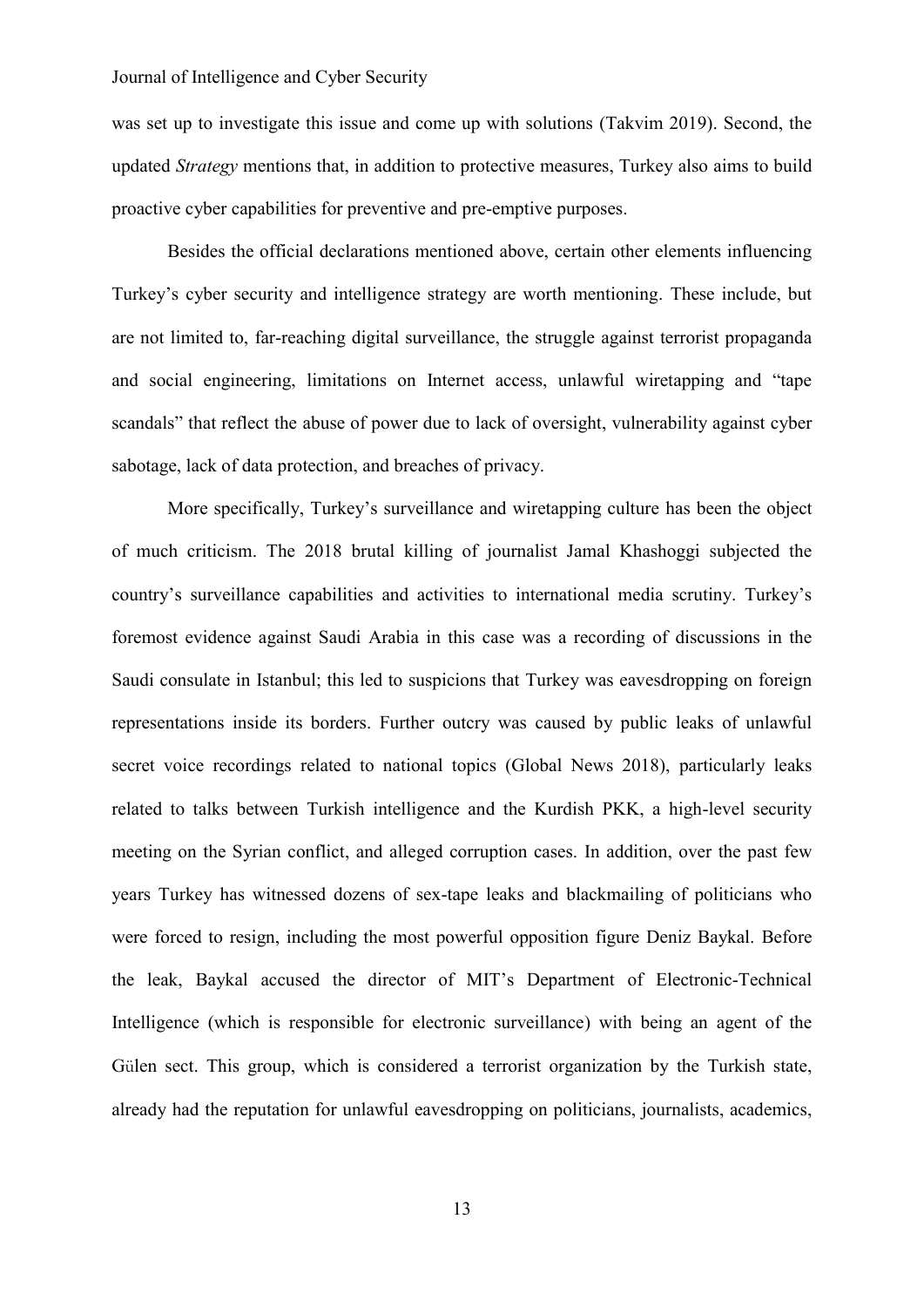businessmen, police and military personnel, judges, prosecutors and numerous others, including foreign targets (CNN Turk 2018).

#### **Structure**

The June 12, 2012, Council of Ministers Decree outlined what would henceforth be Turkey's main cyber security structure. The Cyber Security Council under the presidency of the Minister of Transportation, Maritime, and Communications was designated as the core organ responsible for cyber security, with the participation of the Undersecretaries of the Interior, Foreign Affairs, National Defense, Transportation, Maritime, and Communications, the National Intelligence Agency (MIT), the Army General Staff Head of Communication Electronics and Information Systems (MEBS), the Director of the Information and Communication Technologies Authority (BTK), the Director of the Scientific and Technological Research Council (TÜBITAK), the Director of the Financial Crimes Investigation Board (MASAK), and other officials who may be appointed by the Ministry of Transportation, Maritime, and Communication (this structure was somewhat modified by the subsequent 2014 revision mentioned above). As it is clear from this structure, the Ministry of Transportation, Maritime, and Communications is the main actor in terms of Turkish cyber security and is given the task to draft, manage, update, and coordinate policies, strategies, and action plans to protect the country in this realm. The actual execution of protection and reaction against cyberattacks is carried out by the CERC and CERT teams.

The rest of this section examines more closely the various agencies involved in Turkey's cyber security structure, touching upon their respective roles and internal organization. As we are examining a security-related topic we will also touch upon the role of security and intelligence organizations within the cyber security ecosystem. However, it should be noted that remarkably little has been written about Turkey's four main security establishments, and that this enigmatic character of the Turkish security establishment is no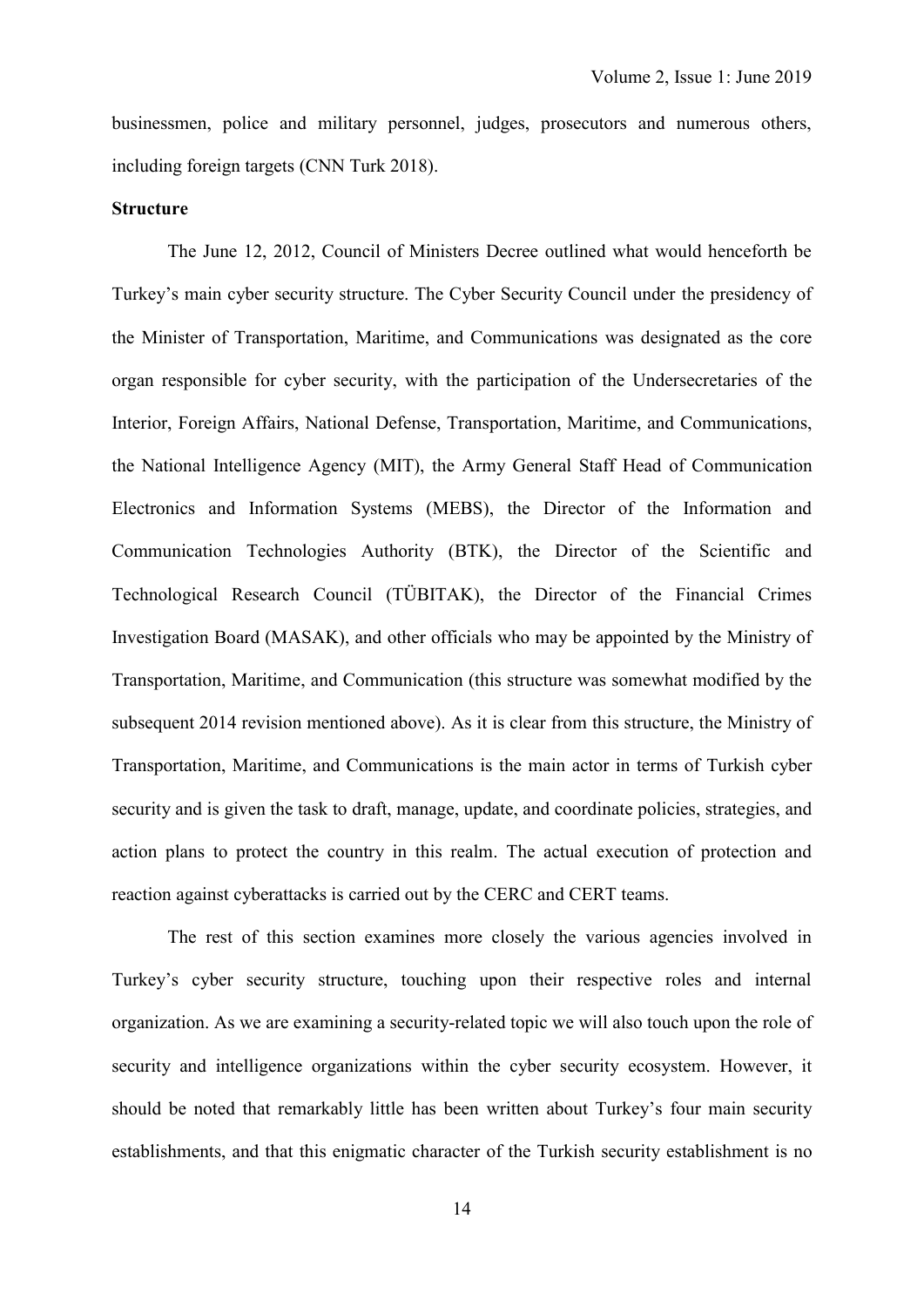different when it comes to cyber security. Still, as we will see, some of these actors are more transparent than others.

# *Informational and Communication Technologies Authority (Bilgi Teknolojileri ve Iletisim Kurumu – BTK)*

Receiving its tasks from Law no. 2813, Law no 4502 and Law no 5809, The BTK receives its mandate from Laws no. 2813, no. 4502, and Law no. 5809, and is an important actor in terms of regulating, controlling, and auditing the Internet and Internet access, the communication sector, and cyberspace. The institution has considerable power and freedom, defined under Article 4(3) of its management regulations document (Bilgi Teknolojileri ve Iletisim Kurumu 2011). The same document defines the BTK's different duties and jurisdiction under Article 5. Besides the CERC and CERTs, which are discussed below, the departments within BTK dealing with cyber security are the Information Systems Department, Information Technology Department, Internet Department, Department for Access and Tariffs, Sectorial Research and Strategy Development Department, and the Technical Operations Department.

According to publicly available information from the BTK itself, the agency's most important activities related to cyber security are cyber security exercises (Bilgi Teknolojileri ve Iletisim Kurumu 2017). The goals of these exercises are testing, evaluating, and developing counter capabilities; evaluating and improving coordination inside and between the actors involved; and improving awareness on cyber security issues. Since 2015, four exercises have been organized, with the participation of the Ministry of Transportation, Maritime, and Communications, TÜBITAK, and Istanbul Technical University.

# *Turkey Computer Emergency Response Center (TR-CERC)*

The TR-CERC, which is responsible for the dealing with cyber incidents on the national level, is housed within the BTK. It plays the main coordinating role for information related to cyber incidents with different government and private actors and is responsible for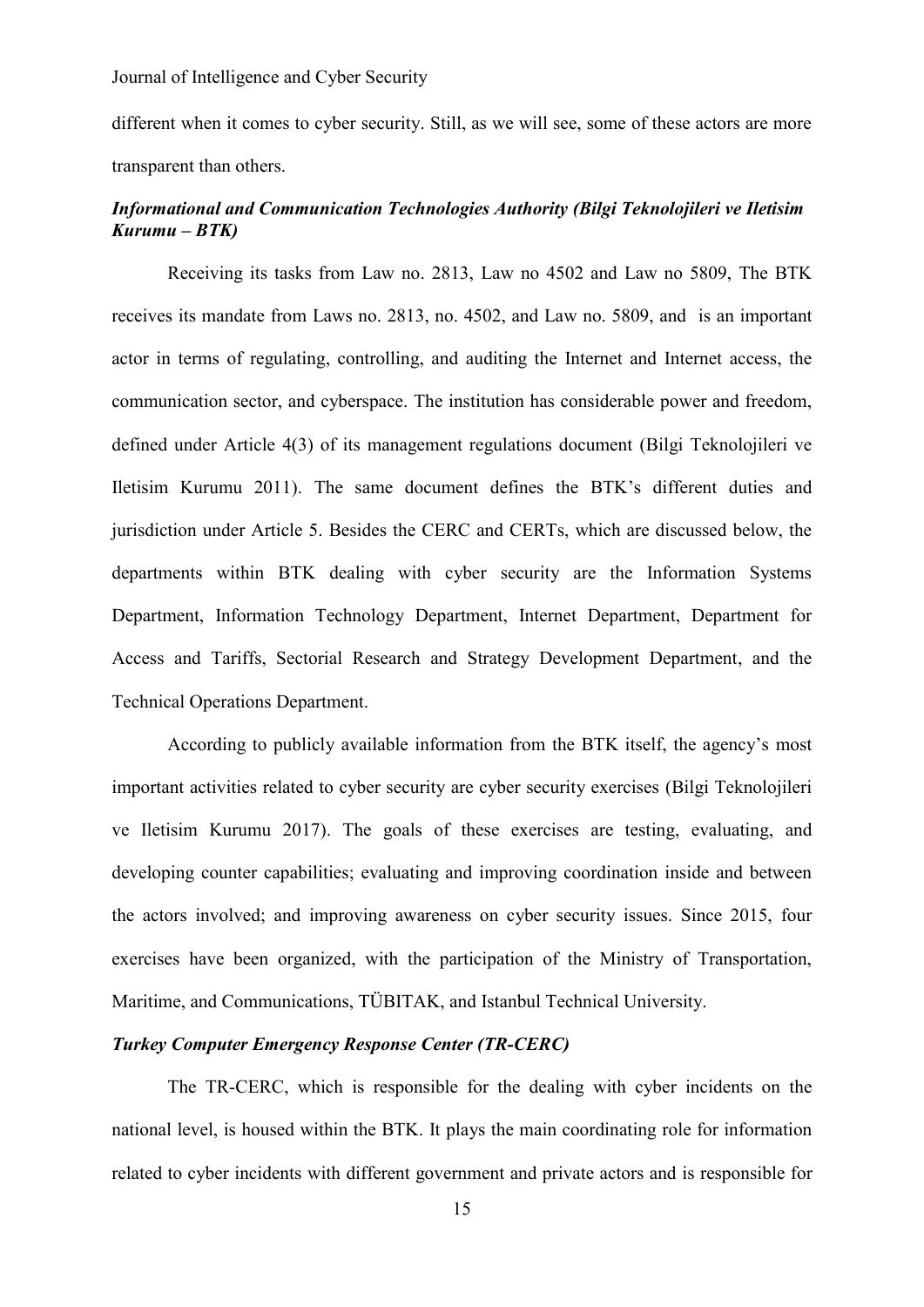alarms, warnings, and announcements on cyber incidents and the detection of attacks. In terms of security updates, the TR-CERC webpage is updated regularly; however, the content is only a copy-paste of updates from a limited number of major companies such as Cisco, Mozilla, Microsoft, Apple, Oracle, Google, and Adobe. When it comes to announcements from the TR-CERC itself, the alert list only contains five alerts published between January 2015 and August 2017, of which four are actually related to the activities of the Computer Emergency Response Teams (see below); the content of each alert is limited to no more than a few lines. Additionally, TR-CERC provides twelve awareness-raising documents on its website. However, these are also outdated, being from between 2014 and 2016. The outdated nature of the website can give a distorted image of TR-CERC's activities, suggesting that it is far less active than is in reality; the issue here is one of a lack of transparency, characteristic generally of the Turkish bureaucratic system.

## *Computer Emergency Response Teams (CERT)*

The details related to the regulations, tasks, and responsibilities of the CERTs are provided in State Gazette No. 28818 (Resmi Gazete 2013). The structure of the CERTs is divided according to sectors and infrastructure, with the teams technically part of the specific institution within they are housed. The CERTs are responsible for taking measures to ensure information security of a specific sector or a particular institution; protecting a specific sector or institution against cyberattacks; taking measures to lower the damage in case of an attack; reacting against possible attacks; ensuring information flow with different partners; and ensuring 24/7 preparedness and availability. The information given on BTK's own website mentions that the CERT on electronic communication within BTK consists of a total of six personnel, including one coordinator and five experts. In a recent interview on CNN Turk, BTK director Omer Fatih Sayan stated that there are around three thousand legally employed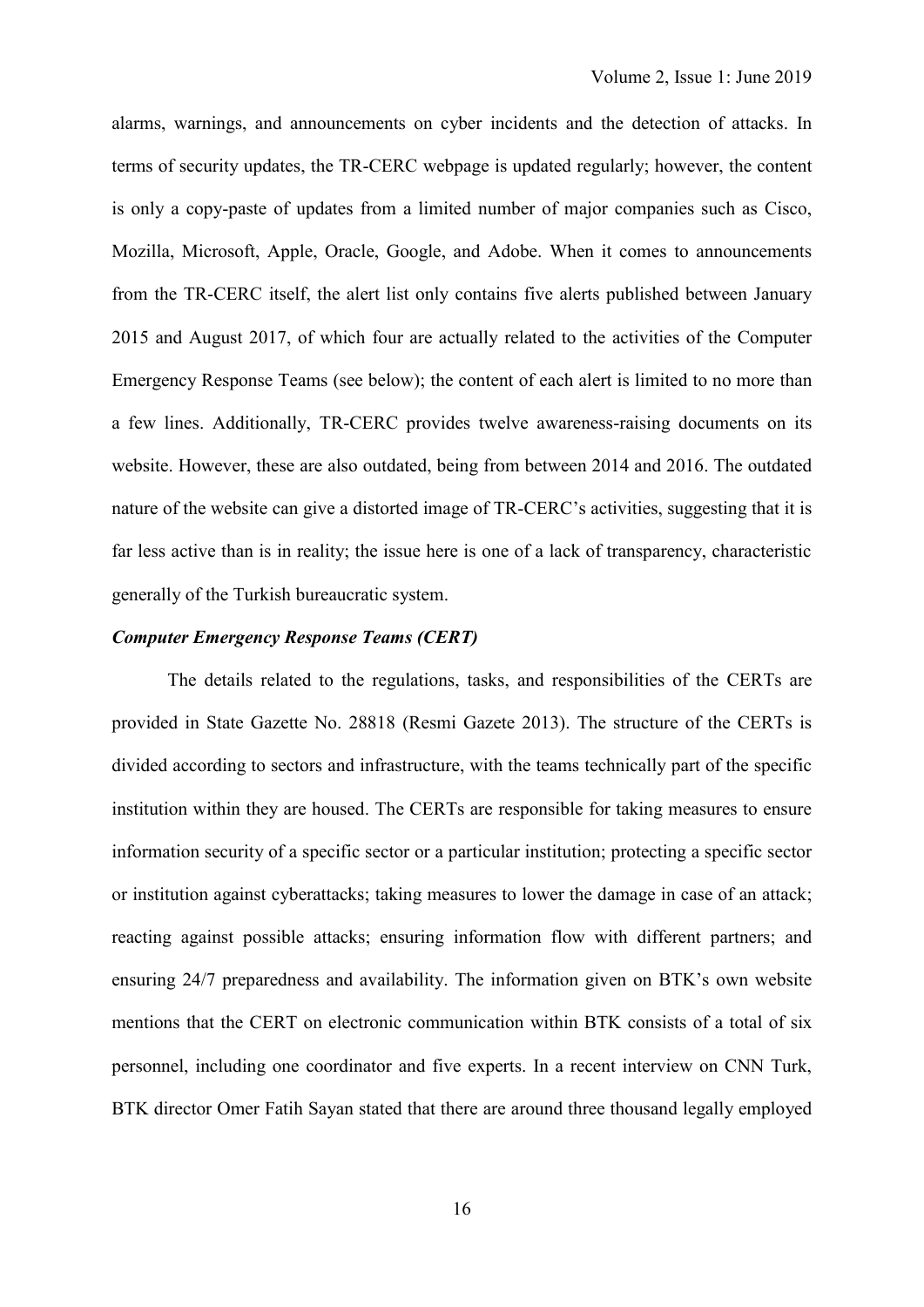cyber security experts working 24/7 at more than one thousand CERTs across Turkey (Sayan 2019).

The following diagram from the BTK website gives a general overview of the relationship and hierarchy between the TR-CERC and CERTs:



Source:<https://www.btk.gov.tr/usom-ve-kurumsal-siber-olaylara-mudahale-ekibi>

#### *General Directorate of Security (Emniyet Genel Mudurlugu)*

The Turkish police force, officially known as the General Directorate of Security and housed within the Ministry of Interior, has undergone significant evolution in both structure and duties over the years. Prior to 2011, cyber incidents and crimes were dealt with by the police forces in a decentralized way. Efforts that dealt with cyber related aspects of investigations were seen as supportive services. As there was no specific cyber department, relevant personnel working at different departments at the headquarters or local police departments were assigned ad hoc. In 2011, these efforts were consolidated within the Department of Combating Information Technology Crimes under Ministerial Decree 2011/2055. Based on another ministerial decision, on February 28, 2013, the department was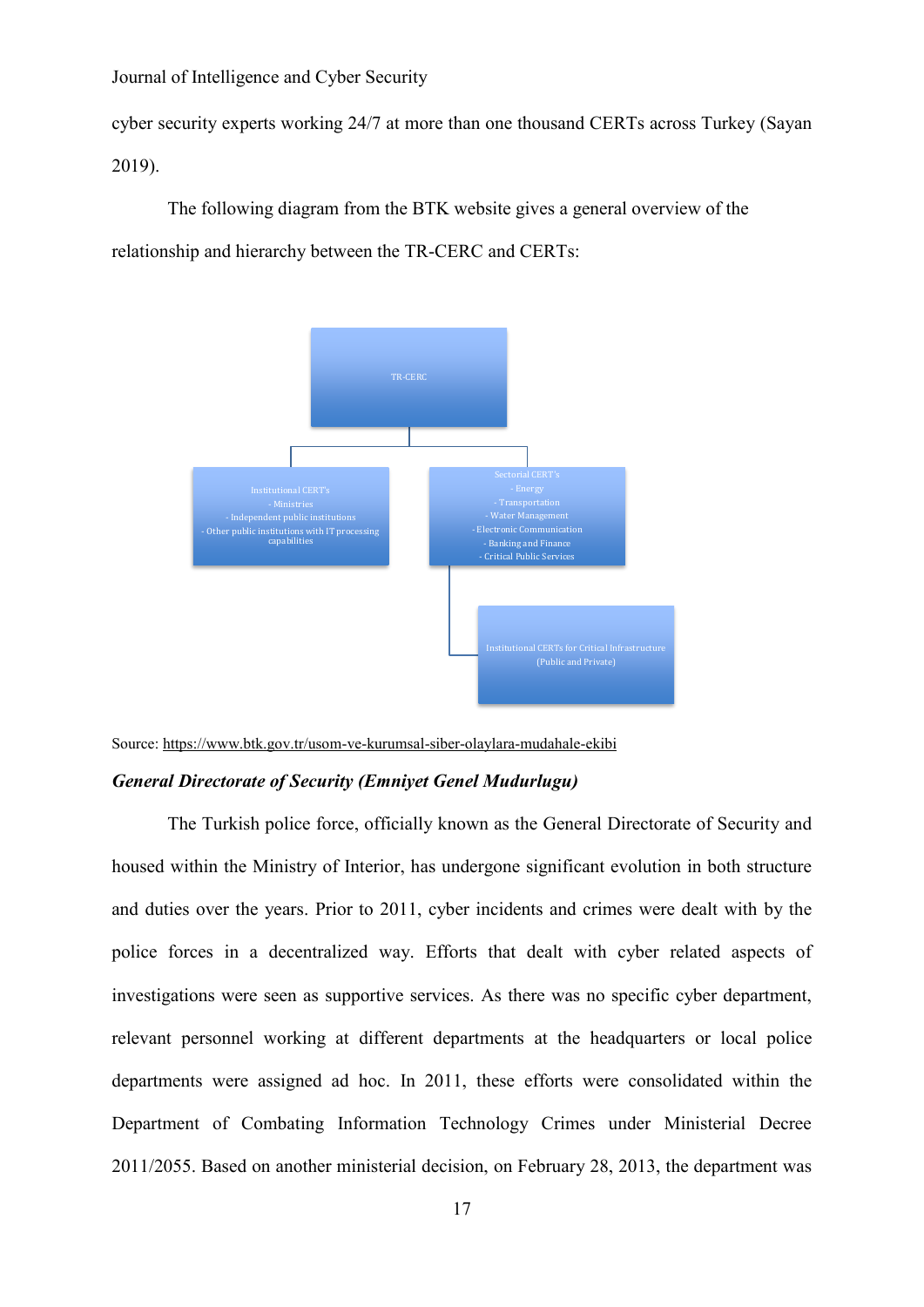renamed the Department of Combating Cyber Crimes. The department's mission statement declares its purpose as "reacting against crimes committed through the use of or targeting of information technology systems, preventing misuse of information technology systems, making assessments related to cybercrime threats, training forensic computing and cybercrime experts and inspectors, working on an international level to combat cybercrimes, and creating public awareness*"* (Emniyet Genel Mudurlugu sd). The department strives to achieve these objectives with a budget of around 86 million Turkish Lira (Emniyet Genel Mudurlugu 2018).

An overview of this unit's actions can be seen in a declaration on its website dating from December 19, 2018. Within the department, the areas of work are divided among twelve desks that do surveillance and online patrols 24/7, specifically focused on social media; citizens are given the opportunity to assist the department by reporting suspicious webpages or profiles through an online system. The internal division of the twelve desks is listed as follows: 1) fraud related to payment methods; 2) IT systems related crimes; 3) the online sale of narcotics and weapons; 4) religiously motivated terrorism; 5) illegally infiltrated structures into the state apparatus under the control of the Gülen sect, linked to the July 15 coup attempt; 6) separatist terrorism; 7) extremist left-wing terrorism; 8) security; 9) child abuse and prostitution; 10) illegal gambling; 11) administrative investigation; and 12) a category combining uncategorized crimes under the label "other."

It should be noted that the separate category "security" is an interesting combination of various topics, including different activities designated as crimes, such as "insulting Atatürk, insulting statesman, insulting the Turkish nation/people, social engineering, illegal gathering callouts, fake profiles, insulting religious values, organ trade, threatening, inducement to suicide, and violence against animals." In the event, in 2018 the twelve desks investigated approximately 110,000 social media accounts, around 45 000 users were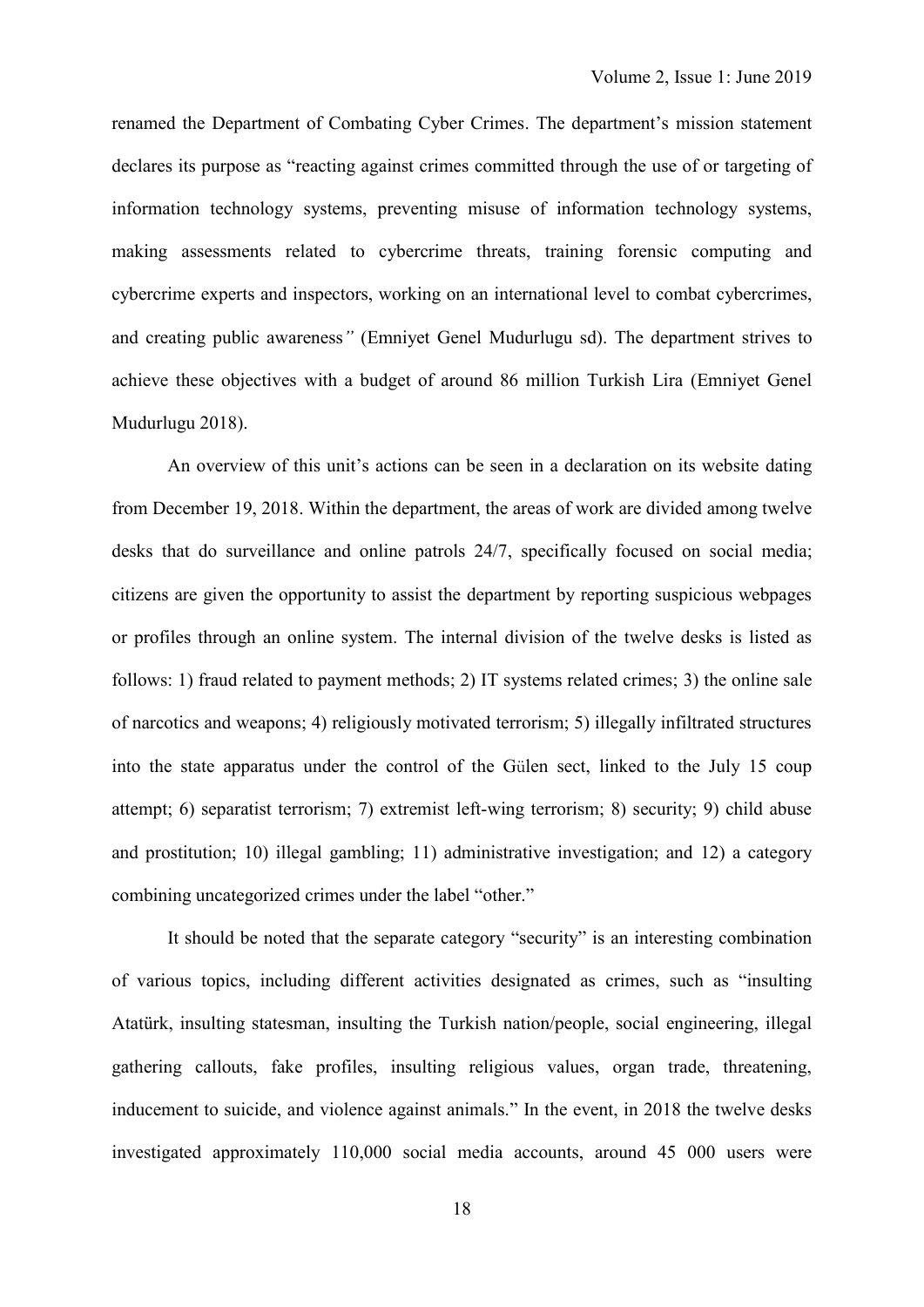"identified" (with no further information shared as to what this meant), and 7,109 people were arrested for criminal or terrorist activities online.

Since the official start of the Turkish *Cyber Security Strategy* in draft form in 2012, the cybercrime department of the police force has organized yearly Cyber Crime Workshops, of which the fifth was organized between December 10 and 12, 2018, in Ankara, with the participation of Turkish and international experts from law enforcement, academia, and major companies from the finance sector and defense industry. The main topics of interest were social media and discourse analysis, social engineering, banking fraud, business related cyber crimes, cybercrime in court orders, cryptology and law enforcement, Dark Net, financial crimes, public-private partnerships, and the maintenance of a safe Internet for children. This conference series is also an important chain in the cooperation between Turkey and the European Union and Council of Europe, under the iPROCEEDS joint project for cooperation on cybercrime under the Instrument of Pre-Accession (Council of Europe sd). The police force has also launched safe Internet usage awareness campaigns for children, in the form of brochures and posters with cartoons meant to promulgate knowledge about the dangers posed by malicious people online.

Moreover, the police cybercrime department offers courses on cyber security, of which the titles and syllabuses give an idea of priority topics and the importance attached to bringing personnel up to a desired knowledge level. In total twenty courses are listed that add up to 607 hours of theoretical and practical training, including classes on the legal aspects of countering cyber crime, police patrol in cyber space, Deepweb and Darknet, social engineering, fighting online child abuse, technical analysis for different operating systems, retrieving data, cyber and network forensics, electronic evidence collection, counter intelligence, secret investigation techniques, and surveillance and observation (EGM Siber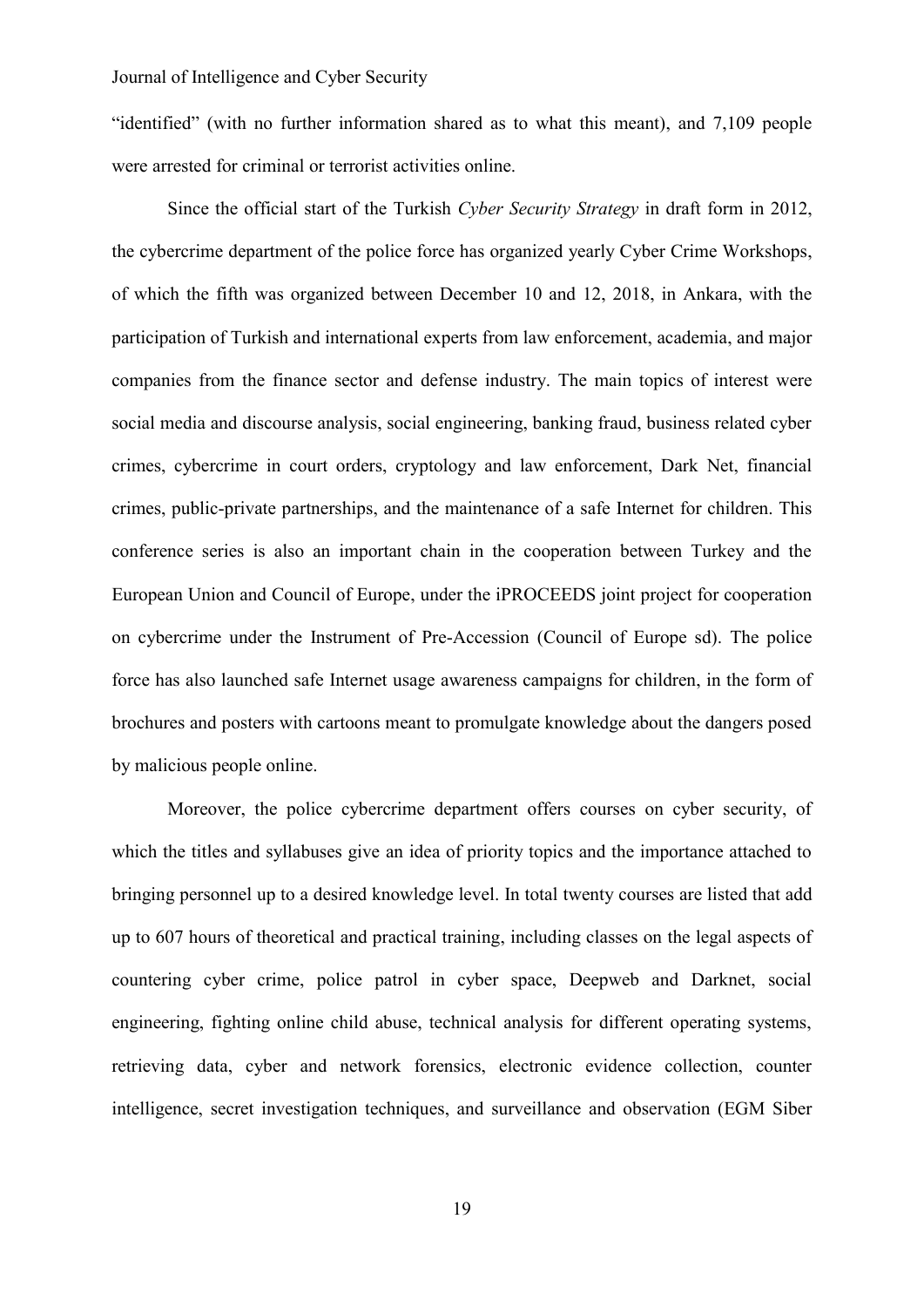Suclarla Mucadele Daire Baskanligi sd). An additional course of fifty hours under the name "Branch Training" is included on the online list of courses, without further specification.

Besides the Department of Combating Cyber Crimes, the police force has a separate Department of Information Technology. This department, with a budget of around 216 million Turkish Lira, is responsible for the security of the Directorate of Security's internal communication, computer systems, and networks (Emniyet Genel Mudurlugu 2018). The relevant sub-departments are information security; IT network security; systems security; software; database; and IT projects (EGM Bilgi Teknolojileri Daire Baskanligi sd).

## *National Intelligence Service (Milli Istihbarat Teskilati – MIT)*

Similar to the previously mentioned state institutions, the National Intelligence Service MIT (Milli Istihbarat Teskilati) has experienced important transformations in recent years. Besides the changes in the law regulating the intelligence service and the changes in structure, an important step was taken to open the agency to the public and create transparency related to its workings. As part of this transparency campaign, the MIT invited journalists to the MIT Headquarters and briefed them about the structure and working of the service (TRT Haber 2012). In the following year, the MIT's website was renewed, providing basic information on how MIT works (Hurriyet 2013). The website also launched a career webpage, on which (as of this writing) seventeen of nineteen career opportunities were within IT-related departments, varying from jobs for SIGINT analysts to cyber security and Internet technology experts (Milli Istihbarat Teskilati IK sd). Building on this information, it is plausible to assume that these departments are growing or gaining importance for the MIT.

The agency combines all intelligence tasks in one organization, which means that besides the archetypal intelligence duties such as counter intelligence, security and operations departments, the MIT also incorporates the Department of Signal Intelligence and the Department of Electronic-Technical Intelligence (Milli Istihbarat Teskilati sd), which need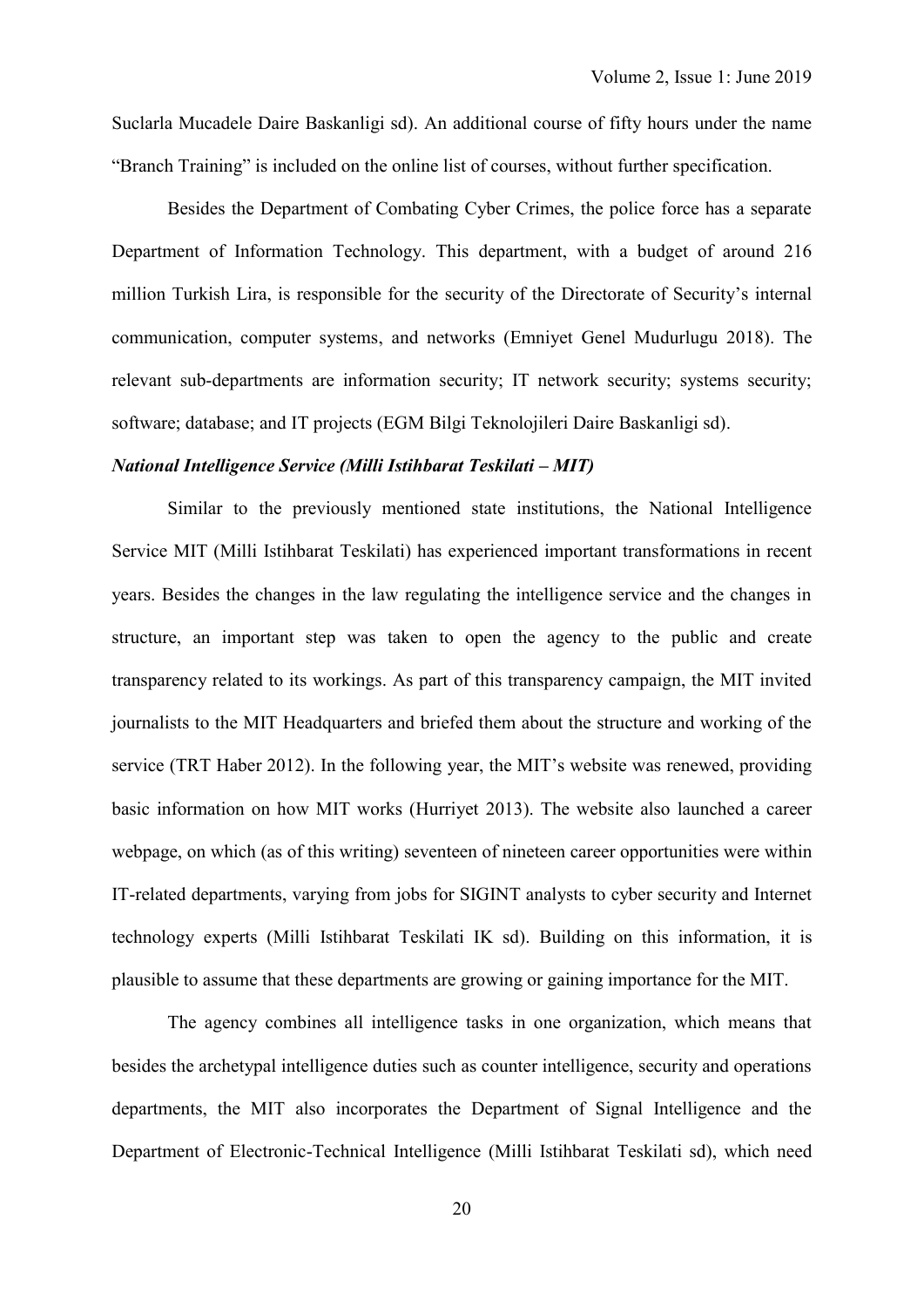more specific specialization and for which many countries opt to set up separate independent agencies. This raises questions related to specialization and optimal deployment of staff (in case of rotation), a possible mentality gap between staff (HUMINT  $\le$  > SIGINT), and many other human resources and organization related issues.

The Department of Signal Intelligence is responsible for the interception of signals and processing them through the intelligence cycle. Prior to its transfer to the MIT in 2012, this department was under the Army General Staff Electronic Systems Command (Genelkurmay Elektronik Sistemler – GES). In order to compensate for the probable reducing of SIGINT capabilities at air and sea after the department's separation from the Army, MIT procured UAVs and one ship. The agency purchased ANKA-I UAVs produced by TAI (Turkish Aerospace Industries) (Milliyet 2018) but also showed interest in the Global Hawk produced by Aerovironment (USA) and still cooperates with TUBITAK and Turkish defense companies for other projects (Cumhuriyet 2014). Additionally, MIT has four CASA CN235 airplanes transformed in order to meet SIGINT needs and has considerable satellite technology developed by national and international companies. Besides these, MIT has an order standing for a fully equipped SIGINT airplane, about which no recent news is available (Haber7 2015).

MIT's first ship was ordered in 2012 (Boshporus Naval News 2012), produced in cooperation between STM (Savunma Teknolojileri Muhendislik ve Ticaret A.S.) and ASELSAN, and was delivered on February 9, 2019, under the name TCG Ufuk A-591 (Milliyet 2019). The project was developed officially as a "testing and training ship" but Turkish president Erdogan revealed during the ceremony of the delivery of the ship that TCG Ufuk was to be the country's first intelligence ship, meant to be its eyes and ears on the high seas (T.C. Cumhurbaskanligi Savunma Sanayii Baskanligi 2019). This move is a clear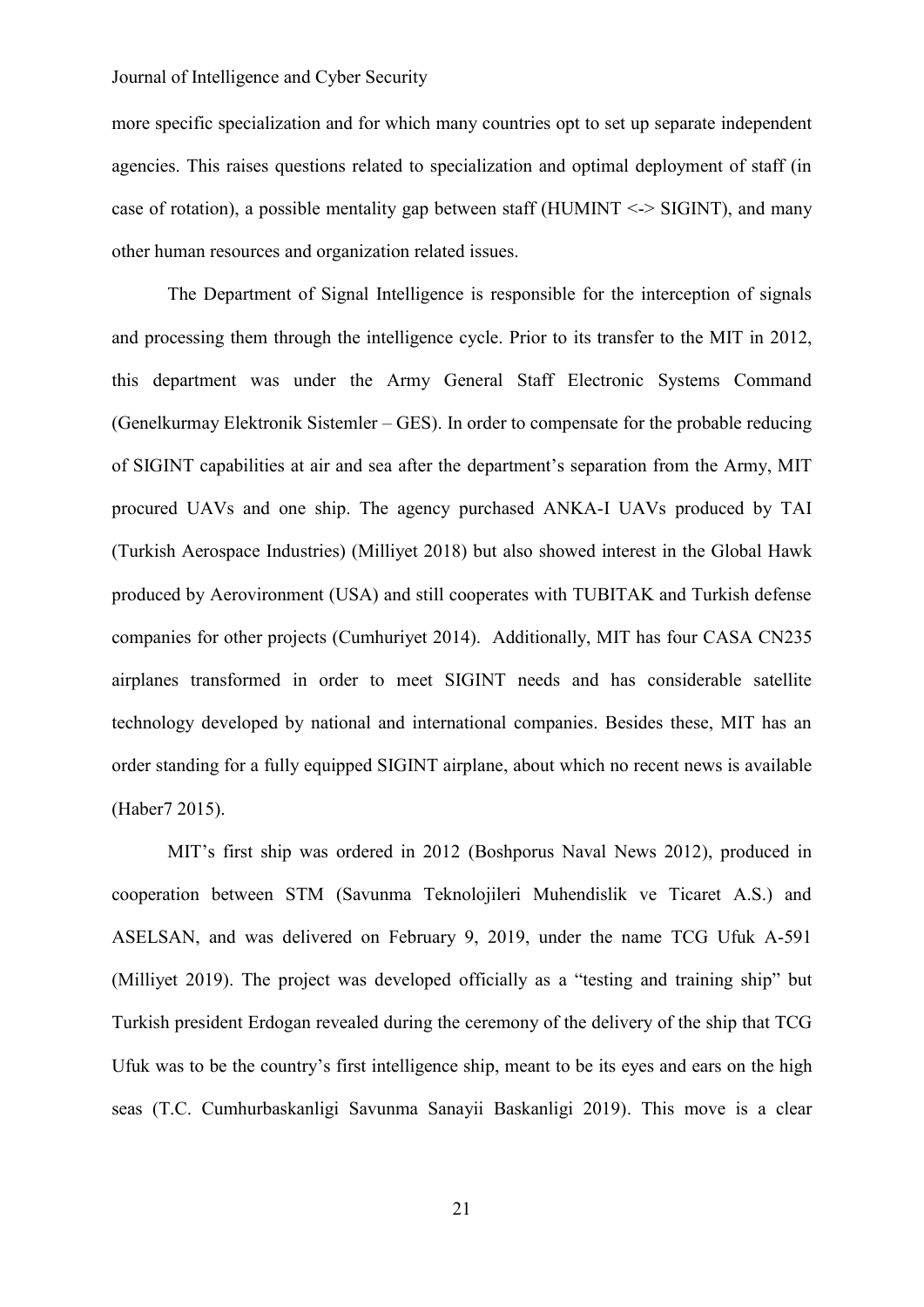message about Turkey's ambitions in the region, its commitment to protect its interests on the high seas, and its intent to preserve Turkish security beyond Turkey's borders.

While the above developments clearly demonstrate the strengthening of the SIGINT department's capacity, the current dominant view is that the former has also in recent times suffered some damage due to infiltration by members of the Gülen sect (Sabah 2018). Moreover, there was much critique when SIGINT capabilities were taken from the Army and transferred to the MIT, as possible communication failures or delays could cause serious problems for military operations. Some experts (including the former director of GES) claimed that a probable miscommunication or delayed communication between the MIT and the Air Force was the reason for the shooting down of a Turkish jet by Syrian missiles in 2012 and the shooting down of a Russian Sukhoi Su-24 by a Turkish F16 in 2015; allegedly, the intercepted intelligence was delivered to the President before reaching the Army General Staff, resulting in a critical delay (Sozcu 2015; T24 2015). Other observers were convinced that the miscommunication was caused by Gülenist sabotage.

The second MIT department working on the cyber dimension is the Department of Electronic-Technical Intelligence. The duties of this unit are defined as "interception and evaluation of communication in order to detect state secret disclosure/leaks and terrorist activities, [and] keeping records of the intercepted data" (Milli Istihbarat Teskilati sd). Additionally, the unit is responsible for "Imagery Intelligence (IMINT), deciphering intercepted encrypted data, analysis of intercepted voice and imagery, [and] counter activities against cyber threats and attacks." As many state institutions, this department appears to have been the target of infiltration at the highest level by the Gülen sect. In a striking example, the previous director of this department Basri Aktepe has been accused by various opposition actors of being a Gülenist infiltrator for more than ten years (Terkoglu 2011), and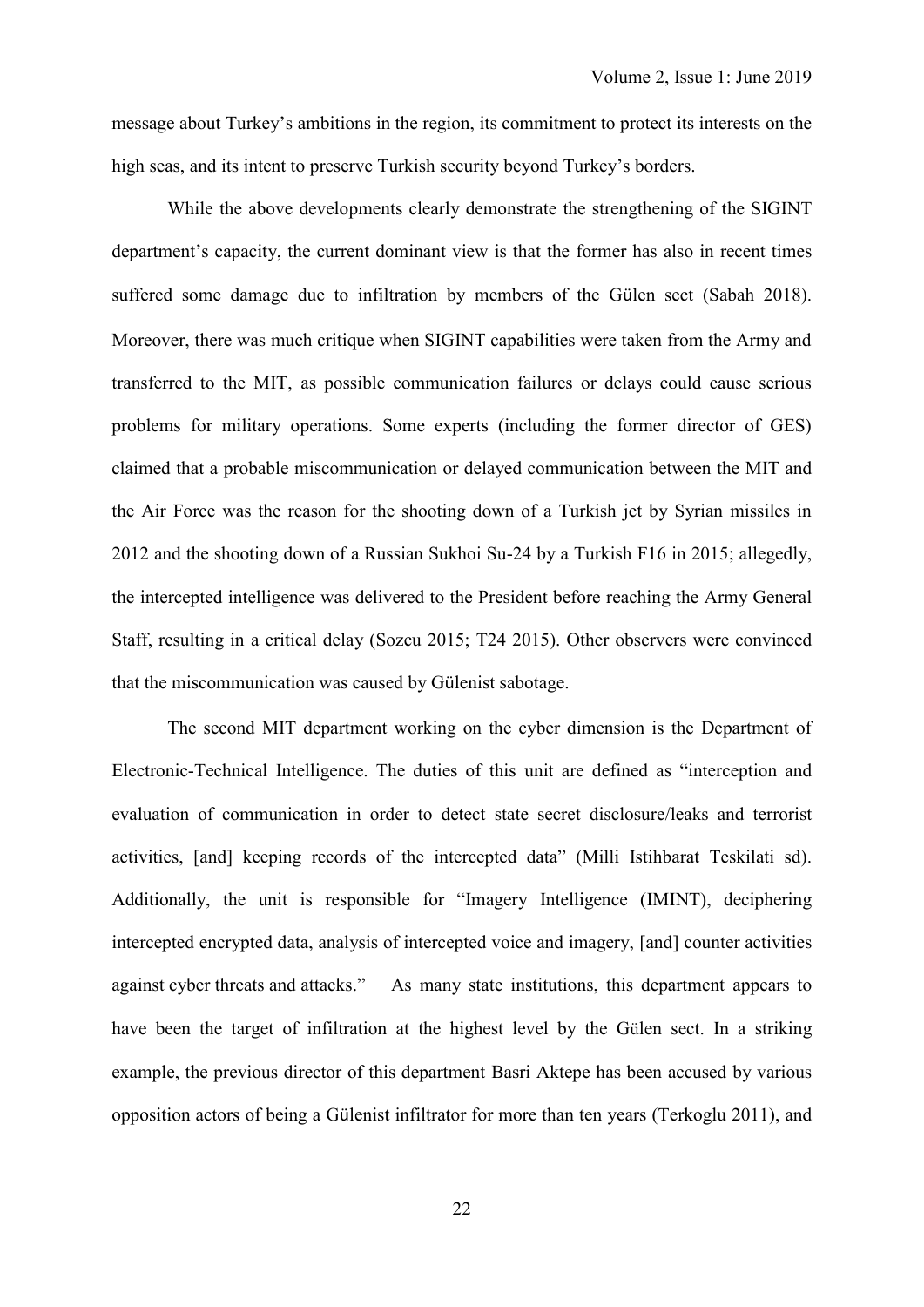is now being prosecuted for allegedly participating in the coup attempt and being a member of a terrorist organization (CNN Turk 2019).

The third MIT department active in cyber security is the Counter-Intelligence Department (CID), with a focus on countering foreign espionage threats. As part of this effort, this unit introduced briefings on counterespionage and protection against cyber threats as far back as 2009, a very proactive effort predating the official start of Turkey's cyber security strategy. Since then, more than 18 thousand people from 390 different institutions have been briefed by CID (SputnikNews 2018). Finally, the MIT in general provides "strategic cooperation" briefings and recently introduced "regional security evaluation" briefings directed toward the academic community (Gazete Yolculuk 2019).

# *Army General Staff Department of Communication Electronics and Information Systems (Muhabere Elektronik ve Bilgi Sistemleri - MEBS)*

The Department of Communication Electronics and Information Systems under the Army General Staff is responsible for the management and protection of military communication systems, electronic warfare, information systems, and IMINT (Kara Kuvvetleri Komutanligi sd). The department is organized according to the Network-Centric Warfare doctrine in order to enhance operational effectiveness. Recently, the brigadier general in charge of this unit was appointed to the NATO Communications and Information Agency based in Brussels (Yeni Akit 2019).

A department with a similar name also exists within the Presidency of Defense Industries of the Presidency of the Republic of Turkey, which oversees and manages the development of new projects and products related to this area (T.C. Cumhurbaskanligi Savunma Sanayii Baskanligi sd). This Presidency also houses a separate department on Cyber Security and Information Systems.

# *Gendarmerie General Command Branch of Communication Electronics and Information (Jandarma Genel Komutanligi Muharebe Elektronik ve Bilgi Sistemi - MEBS)*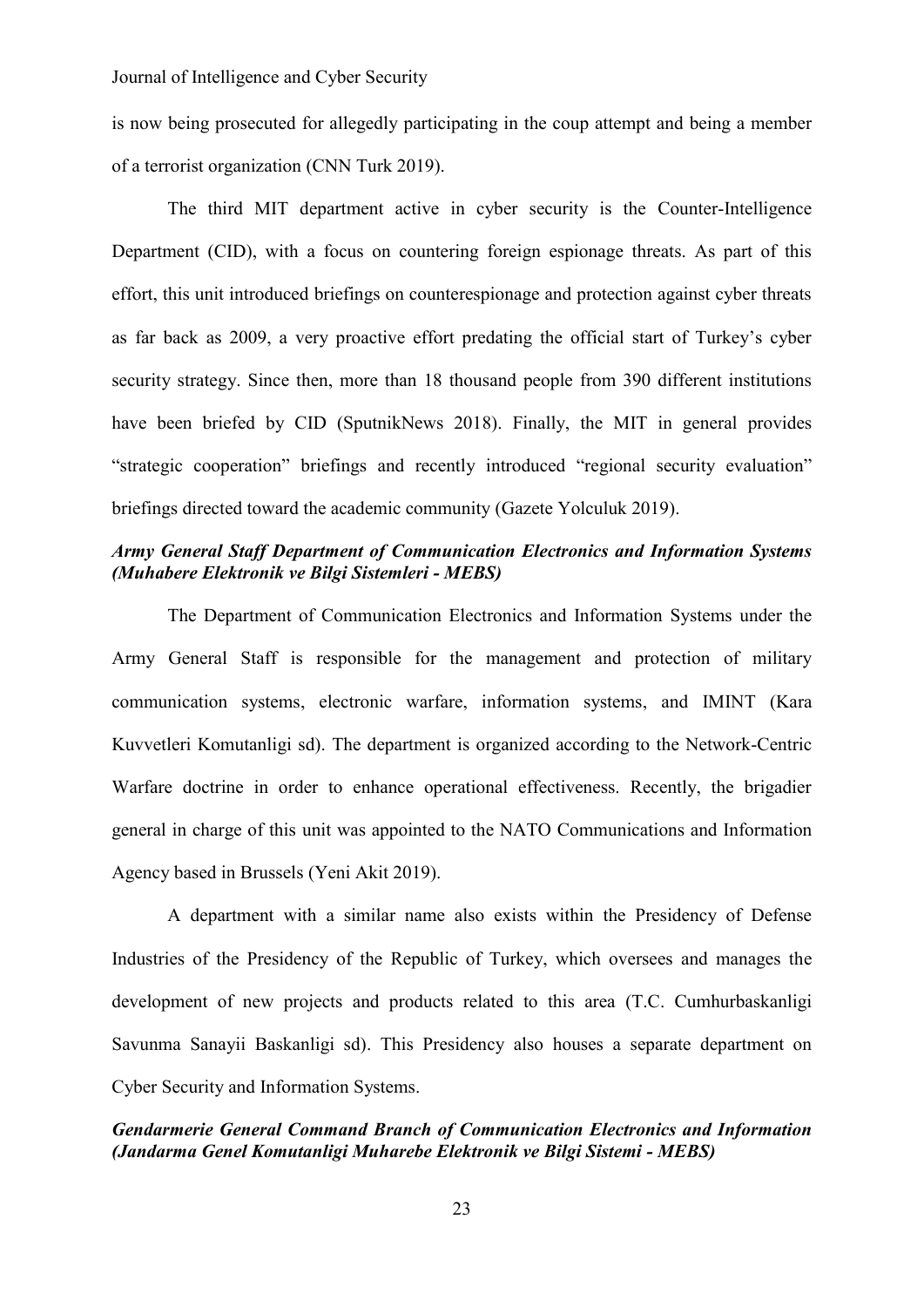The Gendarmerie has its own communication electronics and information branch. The similarity of its name with that of the above-discussed department of the Army General Staff is probably because the Gendarmerie was based within the Army General Staff for a long time, being transferred to the Ministry of Interior only after the 2016 coup attempt. The cyber capabilities and duties of the Gendarmerie are not very clear. However, it is possible to determine some of the unit's activities via its advertised job vacancies (T.C. Icisleri Bakanligi Jandarma Genel Komutanligi 2018). For example, the currently listed vacancies do not provide any information on the job content. However, the education requirements listed (graduate degrees in electronics, computer sciences, communication technology, and Internet and network technology) are suggestive. One of MEBS's probable activities is the management and security of the Gendarmerie Integrated Communication and Information System (Jandarma Entegre Muhabere ve Bilgi Sistemi – JEMUS), which is in fact the integrated working of the Gendarmerie General Command Incidents Information System and the Gendarmerie Integrated Intelligence System.

# *Scientific and Technological Research Council of Turkey (Turkiye Bilimsel ve Teknolojik Arastirma Kurumu – TUBITAK)*

TUBITAK is Turkey's state-run agency responsible for the setting-up, funding, management, coordination, testing and evaluation, and commercialization of scientific projects and technological R&D within state defined targets, in close collaboration with academia, government, private companies, and international institutions. As Turkey's foremost R&D agency, TUBITAK plays an important role in cyber security and the development of new national technologies. Within TUBITAK, the Informatics and Information Security Research Center (Bilisim ve Bilgi Guvenligi Ileri Teknolojileri Arastirma Merkezi – BILGEM) is the lead actor when it comes to cyber and information security. More than 1600 scientists work at different research institutes under BILGEM, including 1) the National Research Institute of Electronics and Cryptology, 2) the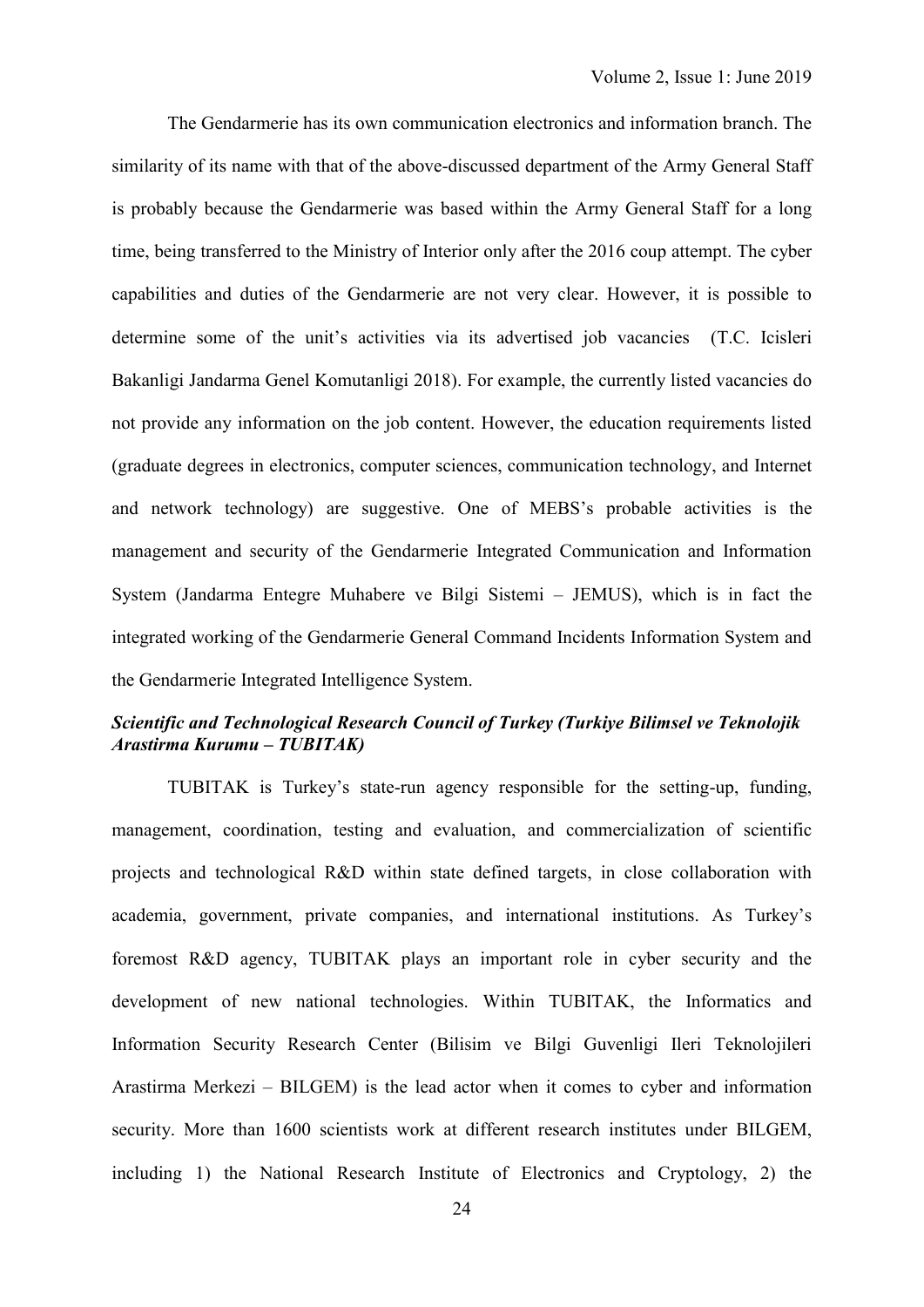Information Technologies Institute, 3) the Advanced Technologies Research Institute, 4) the Cyber Security Institute, and 5) the Software Technologies Research Institute. These institutions provide important solutions, varying from secure communication, electronic intelligence, smart transportation, electronic warfare systems, cloud computing, and disaster management. Critical projects like the new electronic National ID Card, the GÖKTÜRK Reconnaissance and Surveillance Satellite and its Crypto System, the National Military Messaging Handling System, and the MILCEP project for crypto mobile phones are just a few of the many projects carried out under BILGEM's auspices. TUBITAK also plays an important role in the development of new surveillance technologies and cyber security solutions for the National Intelligence Agency in close cooperation with Turkey's leading defense companies, such as ASELSAN and HAVELSAN. For this reason, TUBITAK has also been a target for foreign intelligence services.

## *Other Agencies*

The picture of Turkey's current cyber security structure would be incomplete without at least a brief mention of the Disaster and Emergency Management Authority (AFAD), which includes cyber threat and cyber security in its Disaster Management Glossary. AFAD has a coordination role related to cyber threats and incidents against critical infrastructure, which the agency refers to as "technological disasters." However, AFAD's role is only the coordination of information. Responsibility and execution is delegated to numerous different national and local institutions. For this reason AFAD has been lobbying for a clearly defined structure with clear boundaries related to responsibility, accountability, task division, optimized communication and coordination, and the development of clear critical infrastructure security plans (Afet ve Acil Durum Yonetim Baskanligi 2014).

Finally, the Cyber Security Initiative within the Internet Development Council is a platform where stakeholders gather for sharing information and discussing possible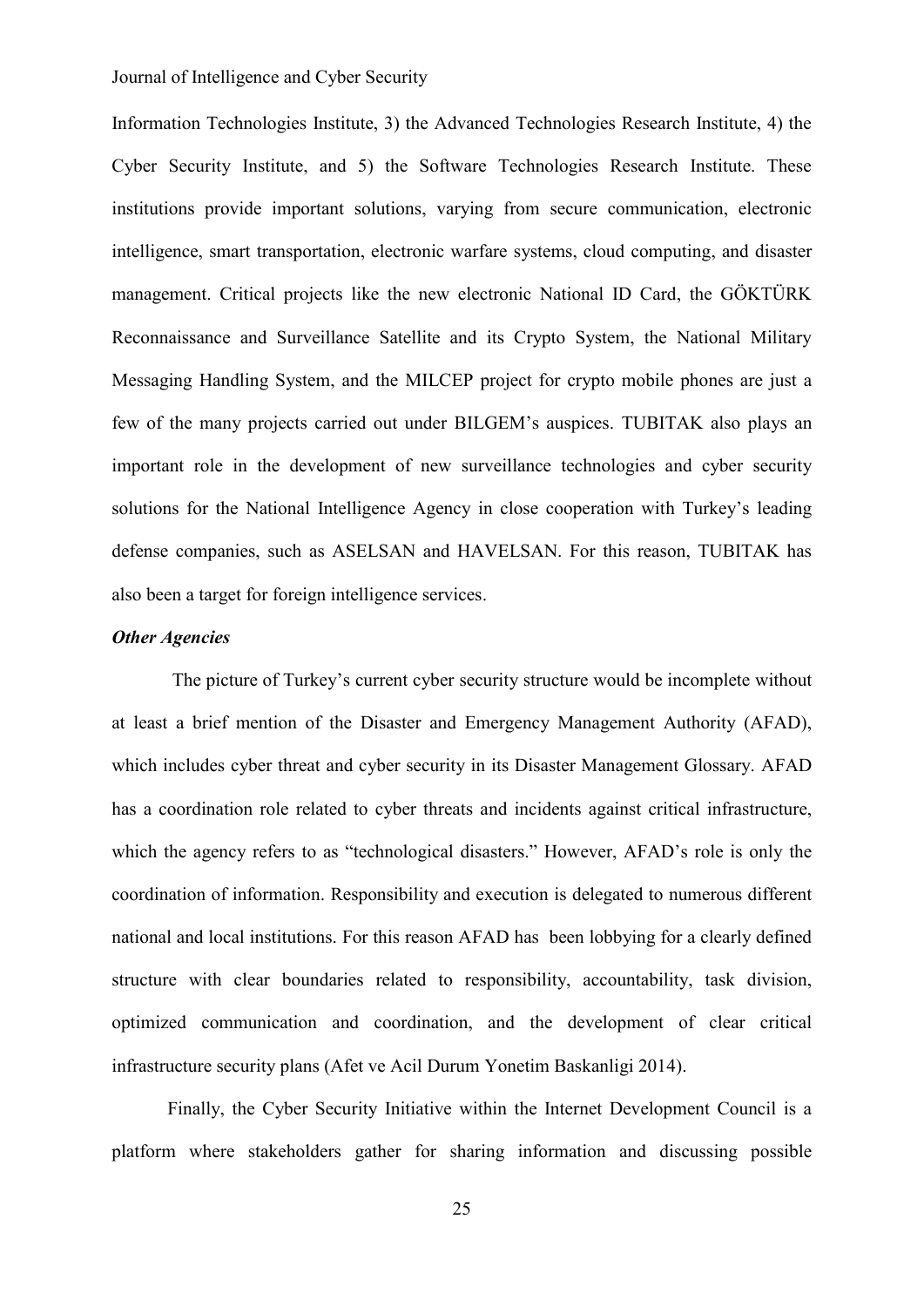improvements on cyber security, with the results of these discussions being presented to the Ministry of Transportation, Maritime, and Communication (Bilgi Teknolojileri ve Iletisim Kurumu 2017). In addition, this platform also aims to inform and create awareness among citizens and SMEs, conduct sectorial risk analysis, determine cyber security standards, and publish reports and manuals on the topic, among other activities.

## **History of Cyber Attacks and Incidents in Turkey: The Case of Hacktivism**

Having presented Turkey's *Cyber Security Strategy* and the institutions tasked with achieving its goals, we conclude this article with a discussion of one of the major cyber security threats faced by the country in the twenty-first century, namely, hacktivism. Doing so highlights the importance of Turkey's efforts in this realm and raises questions about the success of the present *Strategy* and its implementation.

In the twenty-first century, Turkey has witnessed cyber incidents and attacks on an unprecedented scale, with devastating results, a phenomenon that makes it difficult to understand the delay in state action to develop a cyber security strategy. The incidents that are available through open sources have mainly involved cyberattacks for economic purposes, sabotage, hacktivism, and crimes between citizens for various reasons. Besides these, there have undoubtedly also been incidents related to espionage that have not been made public.

Acknowledging that cyber incidents with a fraudulent economic aim are a serious problem for Turkey, such as in the example of the hacking of HSBC Turkey where the account and credit card information of 2.7 million customers was stolen, this article will only consider cyber incidents with a political dimension, known more specifically as hacktivism, which has been a serious challenge for Turkey. Numerous incidents have taken place in recent years, with the main actors being Turkish groups sometimes operating with the support of foreign or international hacker communities. Hacktivist communities in Turkey can be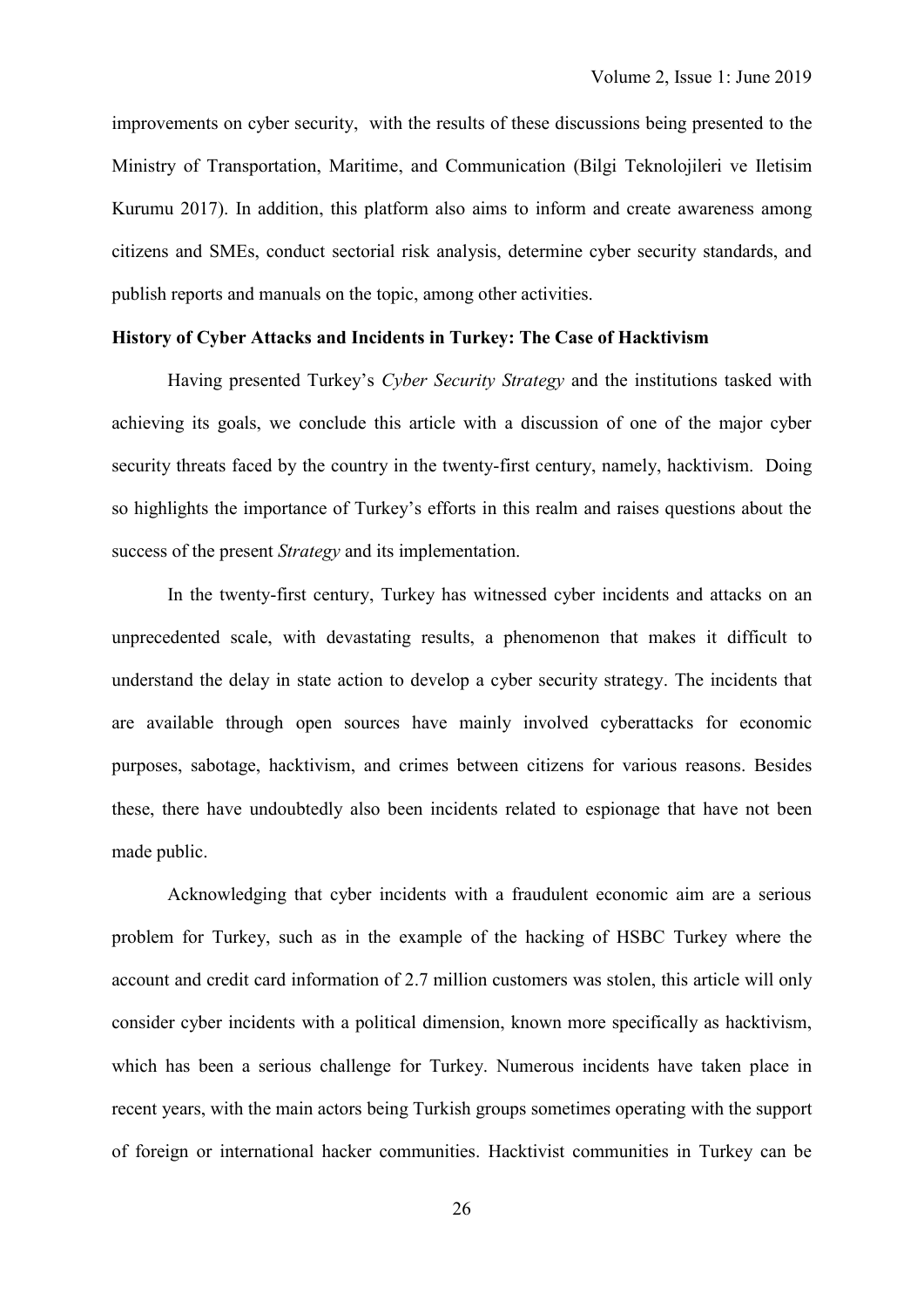divided in two clearly separate groups: the nationalist hacktivist groups who perform cyber attacks in line with what they see as the interest of the Turkish state and nation, and secondly the left-wing hacktivist groups who perform cyber attacks in line with their political beliefs and self-proclaimed responsibilities as cyberguerillas. Finally, it should be noted that while hacktivism incidents have in general demonstrated the vulnerability of the Turkish state institutions to cyberattacks, some hacker groups have stated explicitly that their actions are meant to create awareness of this problem and to force state institutions to take up the responsibility to protect their systems (Yeni Mesaj 2006).

Over the past several years, the webpages and information systems (such as PolNet) of Turkish security forces have been hacked repeatedly, with the retrieved information being leaked to the public. In the leaks after the hack of the Ankara Security Directorate (police force), the hackers also publicized that the access code for the Directorate's database was simply "123456" (Posta 2012). It should be noted that some experts claim that the consequences of the hacks of the Security Directorate were more severe than was made public.

In the meantime, the Army has also been a regular target of cyberattacks. For example, the Land Forces Command was hacked several times in 2012, and some details of personnel were made public. The hackers left the following message: "If we can get access to this information, imagine what foreign intelligence services could do," attracting attention to the deficiencies in Turkey's cyber security (Sabah 2012). Cyberattacks against the Army have taken very creative forms. On March 1, 2019, the Army General Staff sent out an alert to its personnel related to online games that were used for cyberattacks, wherein military personnel were targets of social engineering to retrieve intelligence (Internethaber 2019). Similarly, the MIT has suffered attacks by hacktivists on several occasions in the form of DDoS attacks and hacks to the MIT website.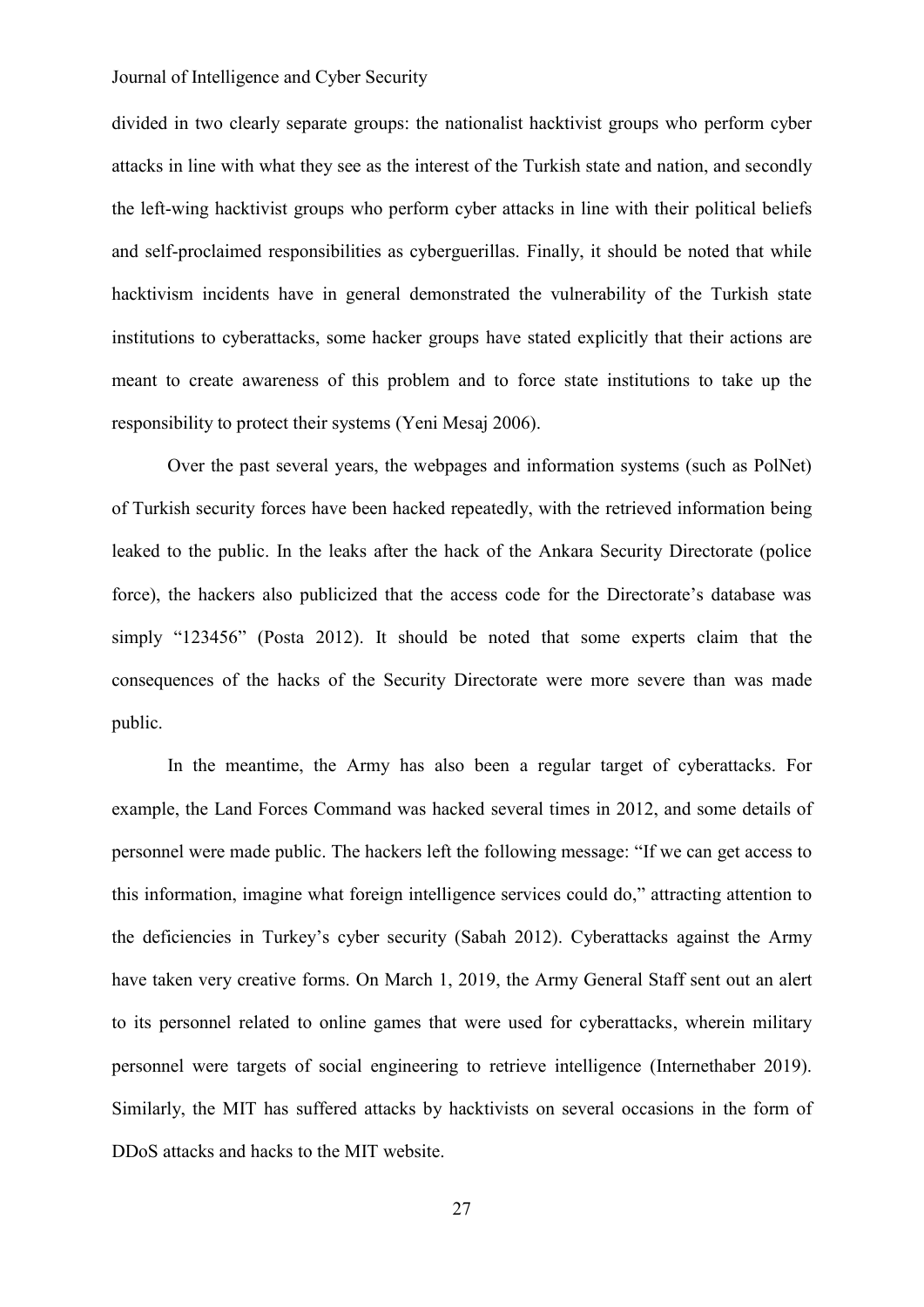Other governmental institutions, mostly related to security or strategic projects, have been regular targets. The ministries of urban planning and energy have been repeatedly targeted by self-proclaimed environmentalist hackers opposing hydroelectric power plants and projects for nuclear power plants with slogans such as "Nuclear power plant is fascism." Major power outages on national scale have also been attributed to cyberattacks. For example, the unprecedented power outage that occurred on March 31, 2015, and stopped life in Turkey for twelve hours (affecting hospitals, airports, traffic, and infrastructure such as water, but also simple things like elevators and refrigerators) was ascribed by some sources based on leaked documents to hacking by Iranian hackers (T24 2017). The Turkish Ministry of Energy also attributed power outages that happened between December 2016 and January 2017 to cyberattacks and sabotage attempts from US-based platforms and claimed that subsequent infiltration attempts were countered (Sputnik 2017). In these cases, the question of whether the attacks were carried out by hacktivists (with or without government support) or were in fact the products of foreign government action is still unanswered; they are included here as examples of the scale of the problem Turkey faces.

The Turkish Telecommunication Authority (Telekomunikason Iletisim Baskanligi – TIB), which was transferred to the BTK after the 2016 coup attempt, was hacked by a Marxist-socialist hacker group and the retrieved institutional information was made public. The hacktivists proclaimed their purpose as "protesting the heavy Internet censorship imposed by the TIB," and left an explicit message to the TIB: "You thought you calculated everything, but you forgot the main coordinator of everything. The prohibitor gets prohibited" (CNN Turk 2014). Other hacktivists have performed cyberattacks to protest high Internet prices and low connection speeds or even a high heating bill. Discontent is also visible in the form of targeting political parties and politicians. The website of the ruling Justice and Development Party is attacked regularly, in the form of deceptive messages,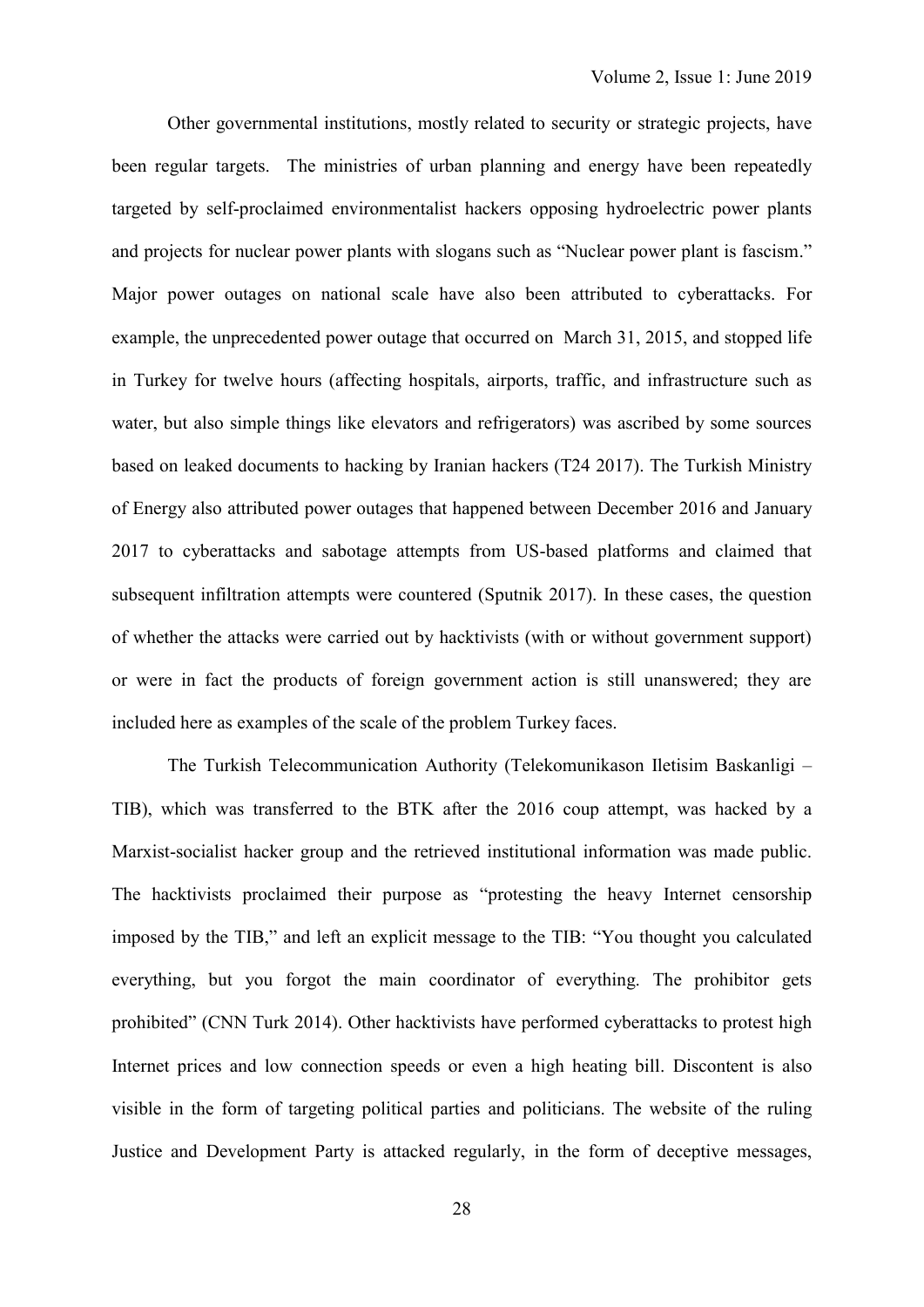mostly with communist imagery. On what could be considered a positive side, Turkish hacktivists also perform attacks against child abuse networks by taking down their networks.

Both left-wing and right-wing hacktivists also perform attacks against foreign state targets, which are ironically most of the time Turkey's close allies. Numerous targets (including police forces, the ministries of defense and newspapers) abroad have been subjected to attacks for reasons ranging from protests against racist policies against minorities, active or passive state support for anti-Turkish terrorist organizations, and anti-Turkish sentiment in politics and media (Nieuwsbald 2007; Yeni Akit 2017; Knack 2019). For example, after a spate of cyberattacks in March 2013 against Israeli targets to protest Israel's policies towards Palestinians, Turkish hackers announced the following: "The real large attack will be on the 7th of April on a global scale, we will erase Israel from the Internet" (Oda TV 2013). Interestingly, protective measures against the subsequent cyberattacks in April failed despite the fact that these attacks were announced weeks before (Oda TV 2013). Similarly, American state institutions have also been exposed to Turkeybased attacks (Hurriyet 2007; Mynet 2010; Yeni Akit 2018; Sabah 2016), as have European countries.

Finally, multinational organizations have been targeted, often around issues of deep concern to Turkish society broadly speaking. For example, the website of the United Nations was hacked in 2007 and 2014 in order to protest the policies of Israel and the United States toward Palestine (Hurriyet 2007) (Milliyet 2014). Another attack against the UN was carried out to protest the ethnic persecution by China of Uyghur Turks (HaberTurk 2009).

#### **Conclusion**

As mentioned in the introduction to this article, Turkey began its cyber security campaign with high ambitions and enthusiasm. This was largely fuelled by the country's need for security, made obvious by a series of related incidents, but also by its desire to become a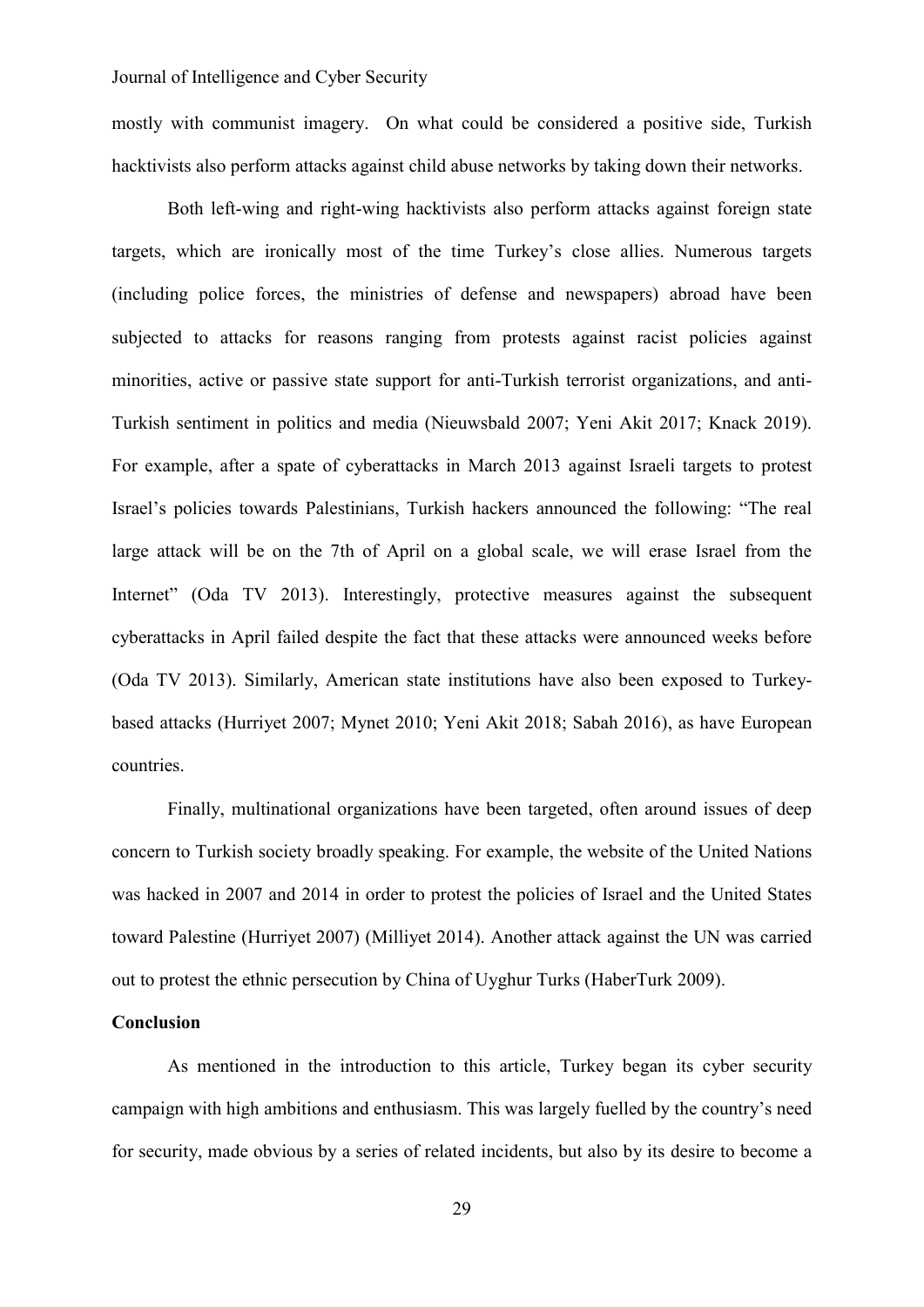global player in all possible fields. When we examine the *Cyber Security Strategy* adopted in 2013 (Turkey's first official document of this nature), both the failure to carry out the mandated updates and lacklustre implementation suggest that this early enthusiasm did not last long. At the same time, this impression is strengthened by the lack of governmental transparency in this sphere, or at least in the reluctance of the state agencies to share information.

Moreover, based on the fact that cyberattacks, crimes and other incidents (including but not limited to the hacktivism discussed in the above section) have continued at a high pace since the *Strategy*'s adoption, it is unlikely that the policy's main declared goals are being reached, particularly when it comes to the protection of critical infrastructure and individual and institutional data. Further research is needed to answer the question whether this is due to the failure or shortcomings of the Turkish strategy and agencies, or whether it is due to an increase in the number and sophistication of attacks and attackers.

More importantly, when looking at the practice, it is unclear whether any of the explicitly listed values meant to inform the cyber security strategy are truly being taken into account. Notably, critics have pointed to censorship and lack of oversight resulting in a culture of unlawful misuse of cyber capabilities, particularly visible in the form of the "tape scandals" that have emerged over the past several years. This situation suggests the need to open a discussion on what is meant by (cyber)"security," its depth and scope, and the importance of democratic oversight of cyber security capabilities.

At the same time, on the positive side, the 2013 *Strategy*, related efforts, and legislation demonstrate that Turkey attaches great importance to complying with international (technological) standards (mainly due to economic reasons), as well as to cooperation with NATO, EU, OECD and its allies. It is important that these commitments continue despite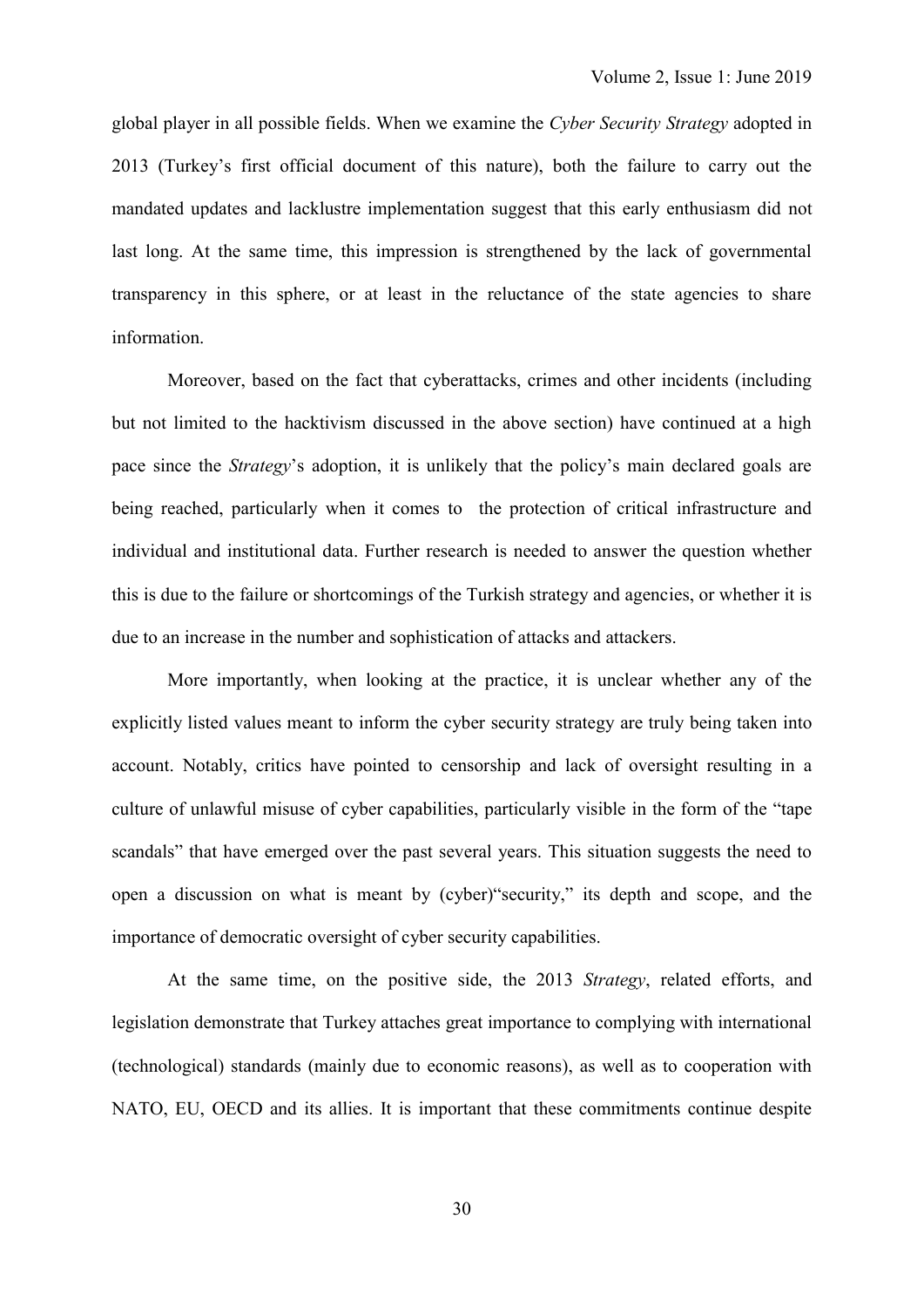attempts to subvert Turkish public opinion and sabotage attempts by domestic and foreign actors.

Moreover, an evaluation of the cyber security structures created in the aftermath of the *Strategy*'s adoption shows that the proposed agencies and institutions were created and activated inside the mandated time limits. The existence and apparent potential of the created agencies also suggests that Turkey has the intention to achieve serious preventive and preemptive capabilities. However, the requisite human capital and expertise have seemingly not yet been arrived at. This conclusion is partially due to the fact that the results of investments in human capital are only visible after a period of time (meaning that it may be too early to draw either negative or positive conclusions in this regard), as well as to the loss of capacity and expertise stemming from the political turmoil of recent years. Political turmoil and battle for power and jurisdiction inside Turkey's security establishment resulted in the restructuring of the still young cyber security structures, which in turn caused critique related to incidents caused by communication failures.

In addition to political turmoil, the Turkish ruling elite is aware of the vulnerability of the Turkish population to cyber and social media addiction, which in combination with a lack of awareness on safe use of the Internet constitutes a significant challenge. Together, political turmoil and social vulnerability form a serious problem, as the existing tensions are exploited for social engineering purposes by both domestic and foreign actors. Another major issue relates to the leaks of information retrieved through hacking, more specifically hacktivism. In order to overcome these issues, Turkey has visibly tightened the grip on Internet access and increased its digital surveillance; however, critics have suggested that there may be political motives behind these censorship efforts that trump purely cyber security concerns.

When looking at the final picture, Turkey started dealing with its existing cyber security problems with a significant delay but managed to set up a reactive system in a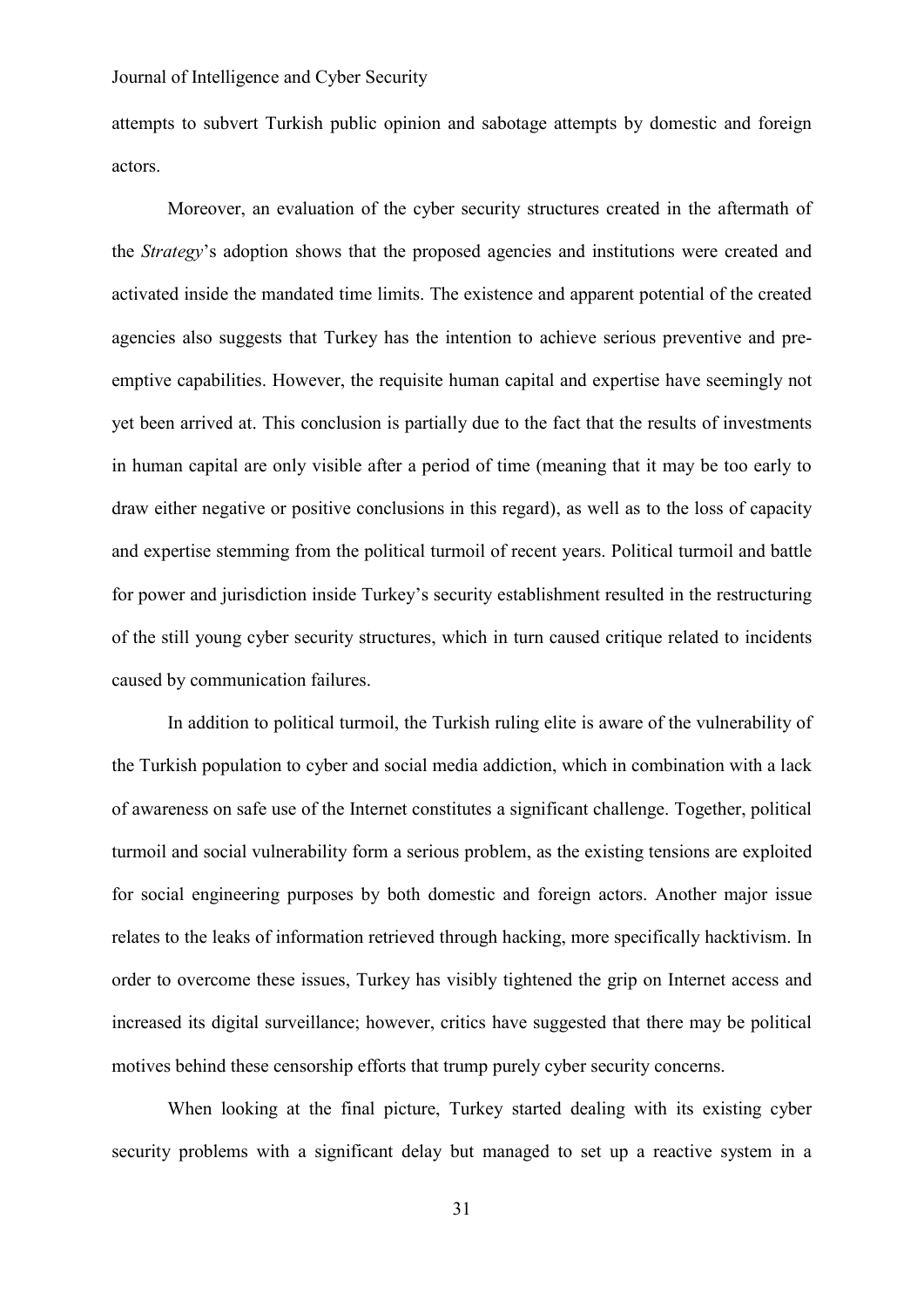considerably short period. In order to reach the defined goals within the boundaries of the explicitly stated values while finding a healthy equilibrium in the security-freedom nexus for this new state structure, the notions of transparency, critique, and discussion should be accepted as fundamental. For the rest, the system must be given time to develop to the intended level and prove itself. Finally, but crucially, democratic oversight of this system must be guaranteed in order to audit its effectiveness and safeguard the fundamental values of liberty and justice.

#### **Bibliography**

- Afet ve Acil Durum Yonetim Baskanligi. *Kritik Altyapilarin Korunmasi Yol Haritasi Belgesi 2014-2023.* Ankara: AFAD, 2014.
- Bilgi Teknolojileri ve Iletisim Kurumu. *Siber Güvenlik İnisiyatifi .* December 15, 2017. https://www.btk.gov.tr/siber-guvenlik-inisiyatifi (accessed February 28, 2019).
- Bilgi Teknolojileri ve Iletisim Kurumu. *Siber Guvenlik Kurulu.* December 15, 2017. https://www.btk.gov.tr/siber-guvenlik-kurulu (accessed February 24, 2019).
- Bilgi Teknolojileri ve Iletisim Kurumu. *Siber Guvenlik Tatbikatlari.* December 15, 2017. https://www.btk.gov.tr/siber-guvenlik-tatbikatlari (accessed February 21, 2019).
- Bilgi Teknolojileri ve Iletisim Kurumu. *Bilgi Teknolojileri ve Iletisim Kurumu Teskilat Yonetmeligi*. 2011.
- Boshporus Naval News. *Turkish National Intelligence Organisation Asks for A SIGINT Ship.* October 21, 2012. https://turkishnavy.net/2012/10/21/turkish-nationalintelligence-organisation-asks-for-a-sigint-ship/ (accessed February 25, 2019).
- Boshporus Naval News. *What Does the Exercise Mavi Vatan Mean?* February 27, 2019. https://turkishnavy.net/2019/02/27/what-does-the-exercise-mavi-vatan-mean/ (accessed February 27, 2019).

CNN Turk. *İstihbaratçı polisten Deniz Baykal itirafı .* December 11, 2018.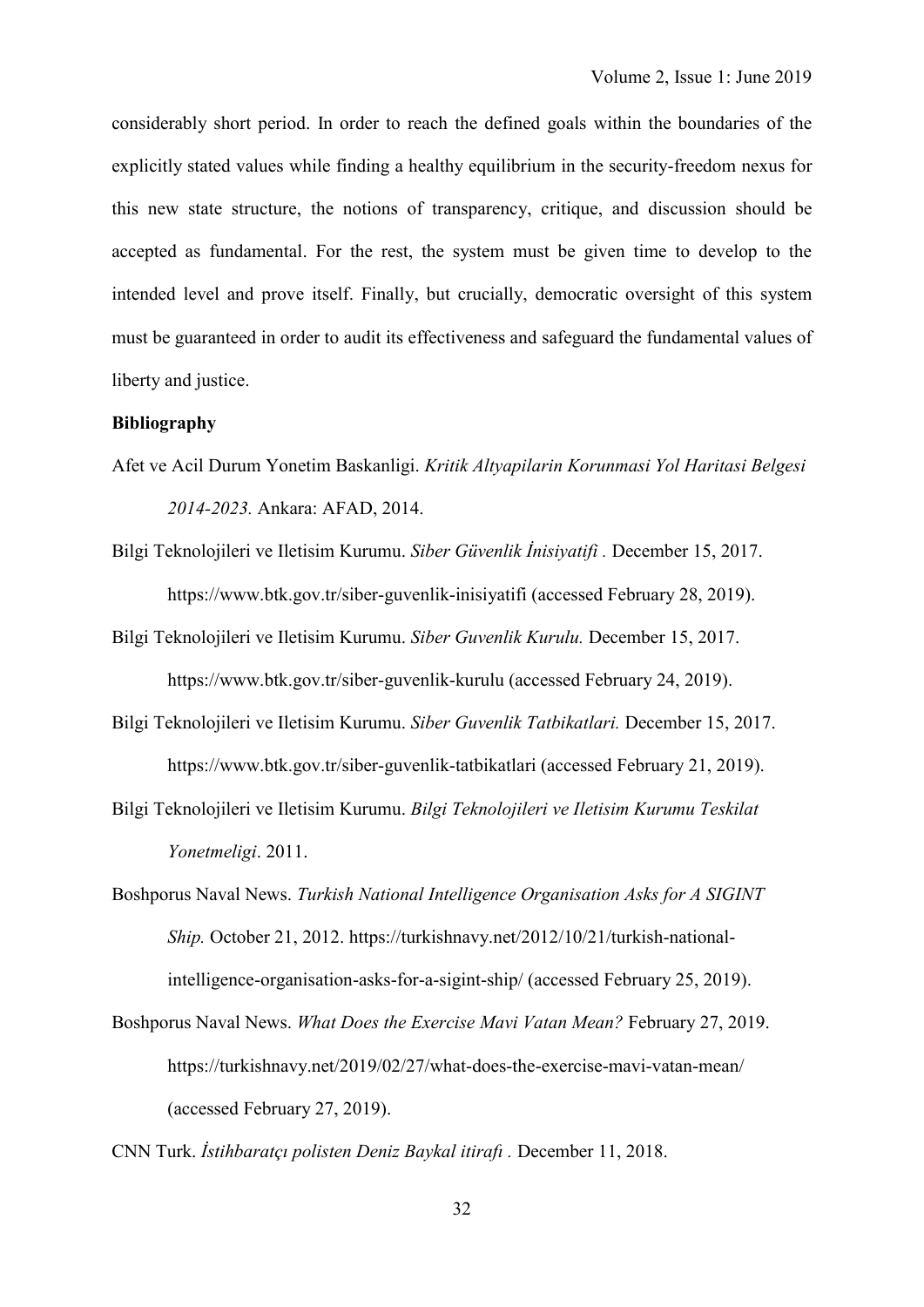https://www.cnnturk.com/turkiye/istihbaratci-polisten-deniz-baykal-itirafi (accessed March 06, 2019).

- CNN Turk. *Eski istihbaratçı Aktepe için FETÖ'den 15 yıl istendi .* February 7, 2019. https://www.cnnturk.com/turkiye/eski-istihbaratci-aktepe-icin-fetoden-15-yil-istendi (accessed February 27, 2019).
- CNN Turk. *Redhack TIB'i "hack"ledi.* March 28 2014. https://www.cnnturk.com/haber/bilimteknoloji/internet/redhack-tibi-hackledigini-duyurdu (accessed February 28, 2019).

CNN Turk. *ASELSAN'dan 2 milyar liralik ciro.* May 9, 2019.

https://www.cnnturk.com/ekonomi/aselsandan-2-milyar-liralik-ciro (accessed May 17, 2019).

Council of Europe. *Chart of Signatures and Ratifications of Treaty 185.* May 18, 2019. https://www.coe.int/en/web/conventions/full-list/-

/conventions/treaty/185/signatures?p\_auth=srkvCSDR (accessed May 18, 2019).

Council of Europe. *Chart of Signatures and Ratifications of Treaty 189 Additional Protocol.* 18 May 2019. https://www.coe.int/en/web/conventions/full-list/-

/conventions/treaty/189/signatures?p\_auth=srkvCSDR (accessed May 18, 2019).

- Council of Europe. *iPROCEEDS – Targeting Crime Proceeds on the Internet in South Eastern Europe and Turkey.* https://www.coe.int/en/web/cybercrime/iproceeds (accessed March 04, 2019).
- Cumhuriyet. *MIT kitalararasi istihbarat toplayacak.* September 1, 2014. http://www.cumhurivet.com.tr/haber/turkiye/113117/MiT\_kitalararasi\_istihbarat\_topl ayacak.html (accessed February 25, 2019).
- EGM Bilgi Teknolojileri Daire Baskanligi. *Bilgi Teknolojileri Daire Baskanligi.* http://www.bilgiteknolojileri.pol.tr/Sayfalar/default.aspx (accessed February 24, 2019).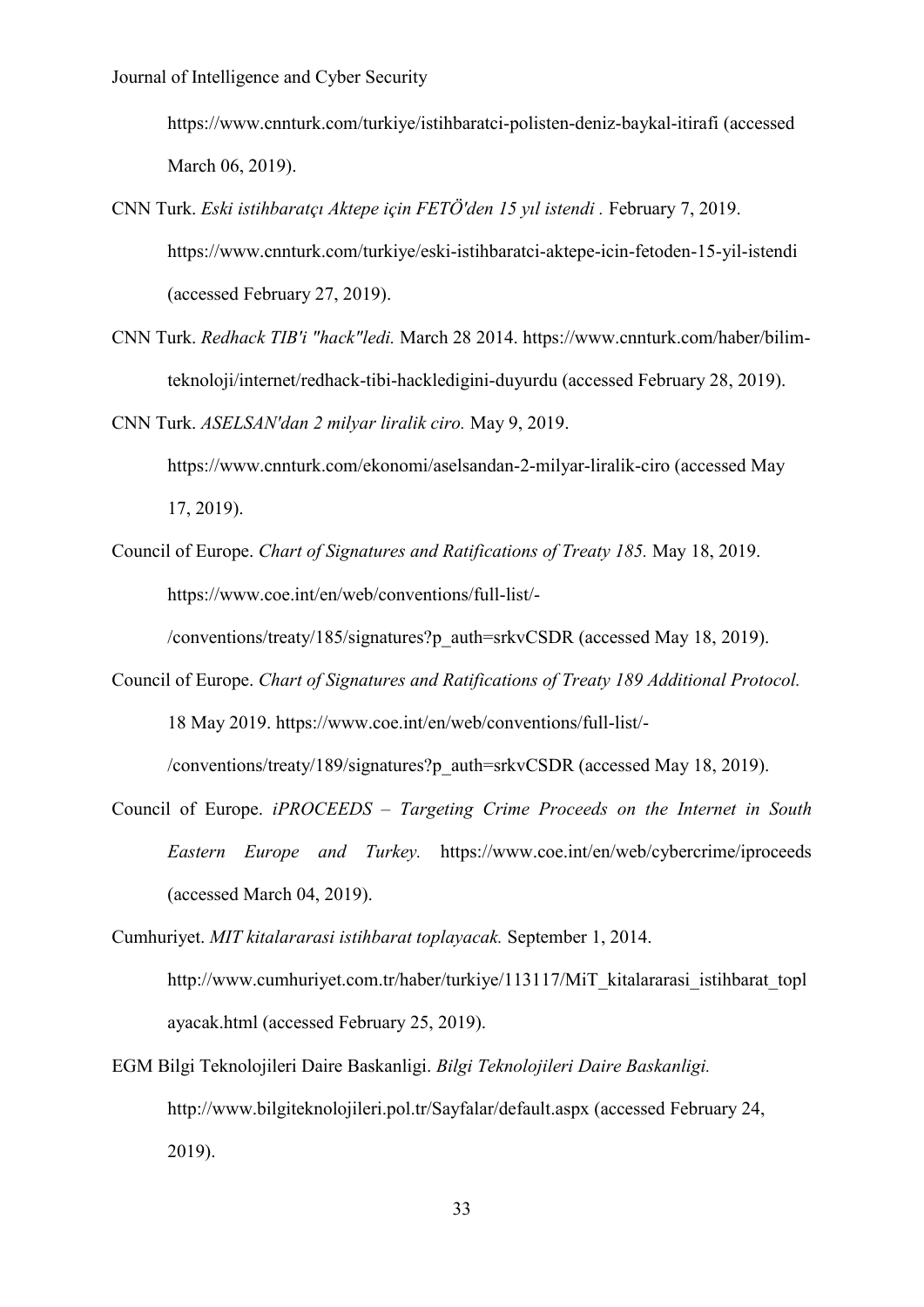- EGM Siber Suclarla Mucadele Daire Baskanligi. "Ulusal Egitimler ve Ders Icerikleri." Bilisim Suclari Akademisi Sube Mudurlugu, EGM Siber Suclarla Mucadele Daire Baskanligi.
- Emniyet Genel Mudurlugu. *2018 Yili Performans Programi.* Ankara: Emniyet Genel Mudurlugu, 2018.

Emniyet Genel Mudurlugu. *Basin Aciklamasi.* February 24, 2016. https://www.egm.gov.tr/Duyurular/Sayfalar/Basin-Aciklamasi-24-02-2016.aspx (accessed February 24, 2019).

Emniyet Genel Mudurlugu. *Siber Suclarla Mucadele Daire Baskanligi.* http://www.siber.pol.tr/Sayfalar/hakkimizda.aspx (accessed February 24, 2019).

Gazete Yolculuk. *MIT ve YOK'ten ortak konferans.* February 27, 2019.

https://gazeteyolculuk.net/mit-ve-yokten-ortak-konferans (accessed February 27, 2019).

Global News. *Khashoggi Case Sheds Light on Turkey's History of Spying and Surveillance.*

- October 22, 2018. https://globalnews.ca/news/4581250/jamal-khashoggi-turkeysurveillance/ (accessed March 06, 2019).
- Haber7. *Milli İstihbarat Teşkilatı yeniden yapılanıyor .* December 15, 2015. http://www.haber7.com/ic-politika/haber/1703695-milli-istihbarat-teskilati-yenidenyapilaniyor (accessed February 27, 2019).

HaberTurk. *Turkler BM'yi 'hack'ledi.* July 27, 2009.

https://www.haberturk.com/dunya/haber/161133-turkler-bmyi-hackledi# (accessed March 01, 2019).

Hurriyet. *MIT'in internet sayfasi yenilendi.* January 7, 2013. http://www.hurriyet.com.tr/gundem/mitin-internet-sayfasi-yenilendi-22309701 (accessed February 25, 2019).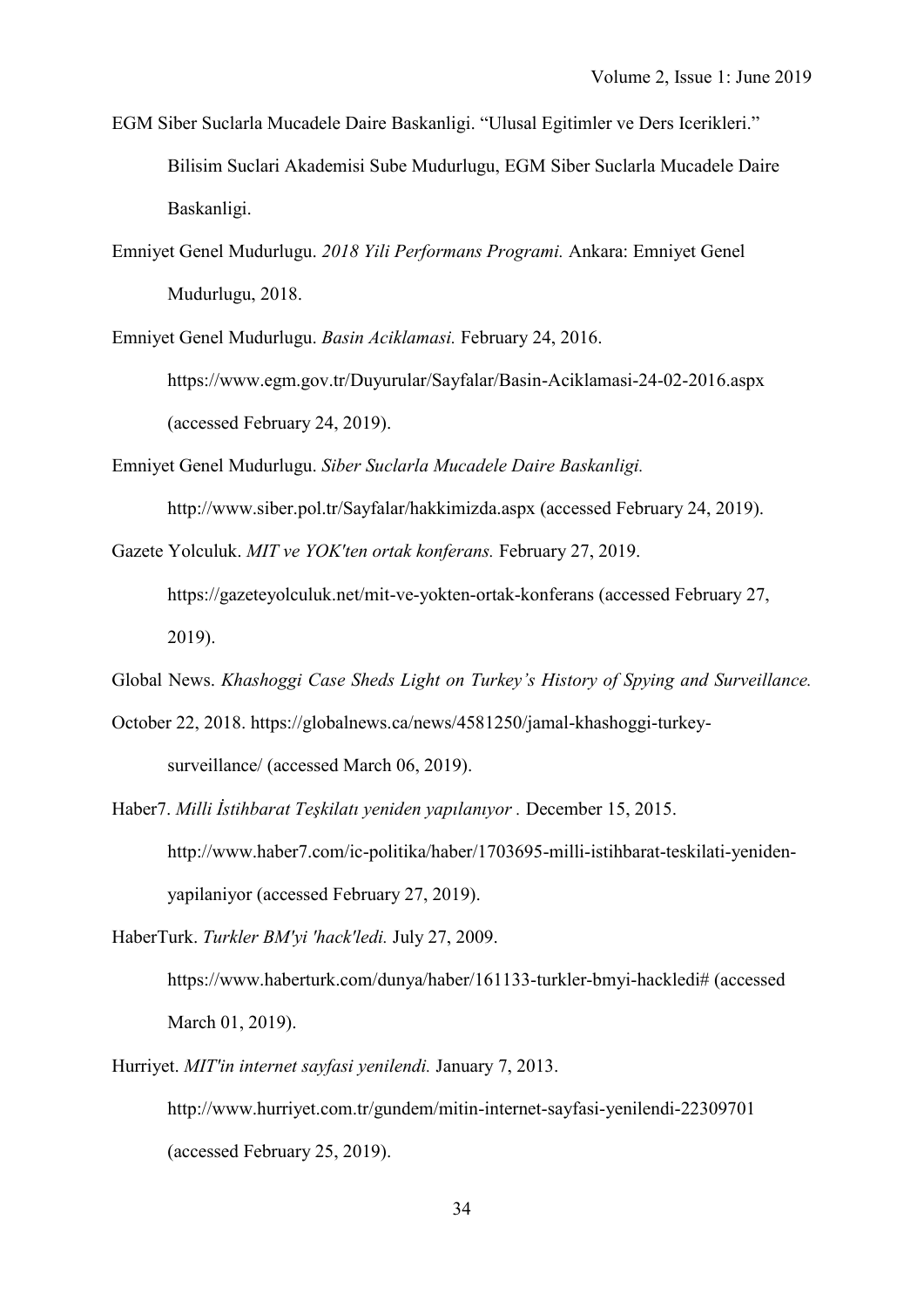Hurriyet. *Türk korsanlar BM sitesini 'hack'ledi .* August 12, 2007.

http://www.hurriyet.com.tr/dunya/turk-korsanlar-bm-sitesini-hack-ledi-7074666 (accessed May 18, 2019).

Hurriyet. *Turkler Pentagon'u hackledi.* May 14, 2007.

http://www.hurriyet.com.tr/gundem/turkler-pentagon-u-hackledi-6515485 (accessed March 01, 2019).

- Internethaber. *Turk Silahli Kuvvetleri"nden askerlere PUBG uyarisi.* March 1, 2019. https://www.internethaber.com/turk-silahli-kuvvetlerinden-askerlere-pubg-uyarisi-2004466h.htm (accessed March 1, 2019).
- Kara Kuvvetleri Komutanligi. *Muhabere Elektronik ve Bilgi Sistemleri.* http://www.kkk.tsk.tr/Siniflar/Mebs.aspx (accessed February 28, 2019).
- Knack. *Brussels Hof van Beroep: 'PKK is geen terreurgroep' .* March 9, 2019. https://www.knack.be/nieuws/belgie/brussels-hof-van-beroep-pkk-is-geenterreurgroep/article-news-1438437.html (accessed March 9, 2019).
- MDAA. *Greeece's Capabilities.* June 25, 2018. http://missiledefenseadvocacy.org/intlcooperation/greece/ (accessed May 17, 2019).
- Milli Istihbarat Teskilati IK. *MIT Kariyer.* http://www.mit.gov.tr/iksayfasi/index.html (accessed February 27, 2019).

Milli Istihbarat Teskilati. *MIT Baskanligi Teskilat Yapilanmasi.* https://www.mit.gov.tr/teskilat.html (accessed February 24, 2019).

*Milli ve yerli test ve egitim (istihbarat) gemisi UFUK (A-591) denize inis toreni.* 2019.

- Milliyet. *MIT'in havadaki kulagi ANKA-I.* 27 March 2018. http://www.milliyet.com.tr/mit-inhavadaki-kulagi-anka-i-gundem-2635272/ (accessed February 25, 2019).
- Milliyet. *Türk hacker, facebook Google ve Apple'ı devirdi .* March 19, 2014. http://www.milliyet.com.tr/turk-hacker-facebook-google-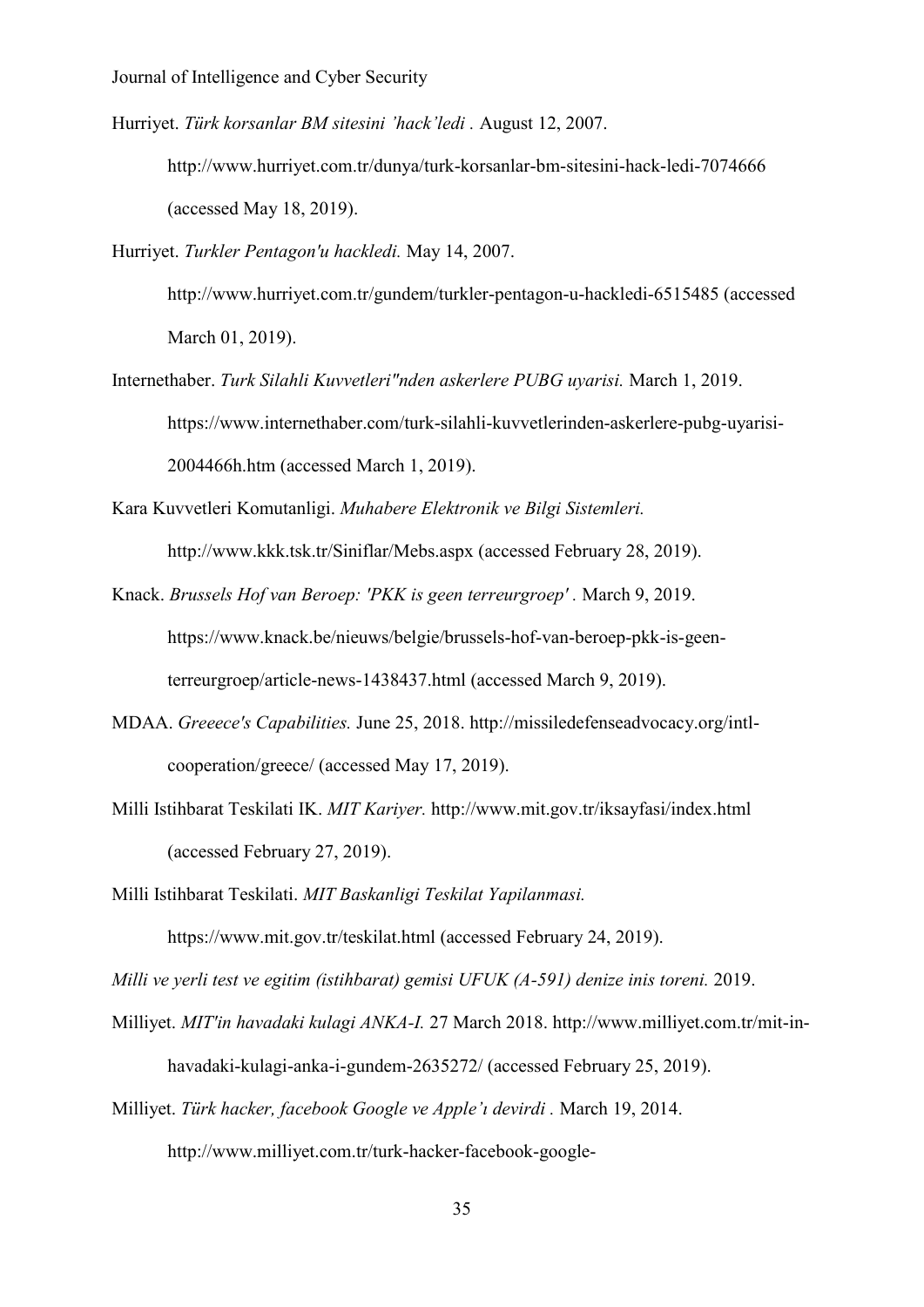ve/gundem/detay/1853869/default.htm (accessed March 1, 2019).

- Milliyet. *Türk korsanlar BM'yi 'hack'ledi.* July 25, 2014. http://www.milliyet.com.tr/turkkorsanlar-bm-yi-hack-ledi/dunya/detay/1916807/default.htm (accessed May 18, 2019).
- Milliyet. *Turkiye'nin ilk istihbarat gemisi denize indi.* February 9, 2019. http://www.milliyet.com.tr/son-dakika-turkiye-nin-ilk-istih-siyaset-2824996/ (accessed February 25, 2019).
- Mynet. *Türk hackerlar Pentagon'u hackledi.* March 11, 2010. https://www.mynet.com/turkhackerlar-pentagonu-hackledi-110100499780 (accessed March 1, 2019).
- Nieuwsblad. *Turkse nationalisten hacken website FOD Defensie.* January 14, 2007. https://www.nieuwsblad.be/cnt/dmf14012007\_057 (accessed March 1, 2019).
- Oda TV. *7 nisan'da Israil internetten silinecek.* March 26, 2013. https://odatv.com/7-nisandaisrail-internetten-silinecek--2603131200.html (accessed March 1, 2019).
- Posta. *Hacklenen Ankara Emniyeti'nin sifresini acikladilar.* March 6, 2012. https://www.posta.com.tr/hacklenen-ankara-emniyetinin-sifresini-acikladilar-111978 (accessed February 28, 2019).
- Resmi Gazete. "Siber olaylara mudahale ekiplerinin kurulus, gorev ve calismalarina dair usul ve esaslar hakkinda teblig." 2013.
- Sabah. *MIT'teki kripto FETO'culere operasyon.* September 19, 2018. https://www.sabah.com.tr/gundem/2018/09/19/mitteki-kripto-fetoculere-operasyon (accessed February 27, 2019).
- Sabah. *Türk hackerlar NASA'yı hackledi!.* February 15, 2016. https://www.sabah.com.tr/gundem/2016/02/15/turk-hackerlar-nasayi-hackledi (accessed March 1, 2019).
- Sabah. *TSK'ya siber saldırı!.* June 12, 2012.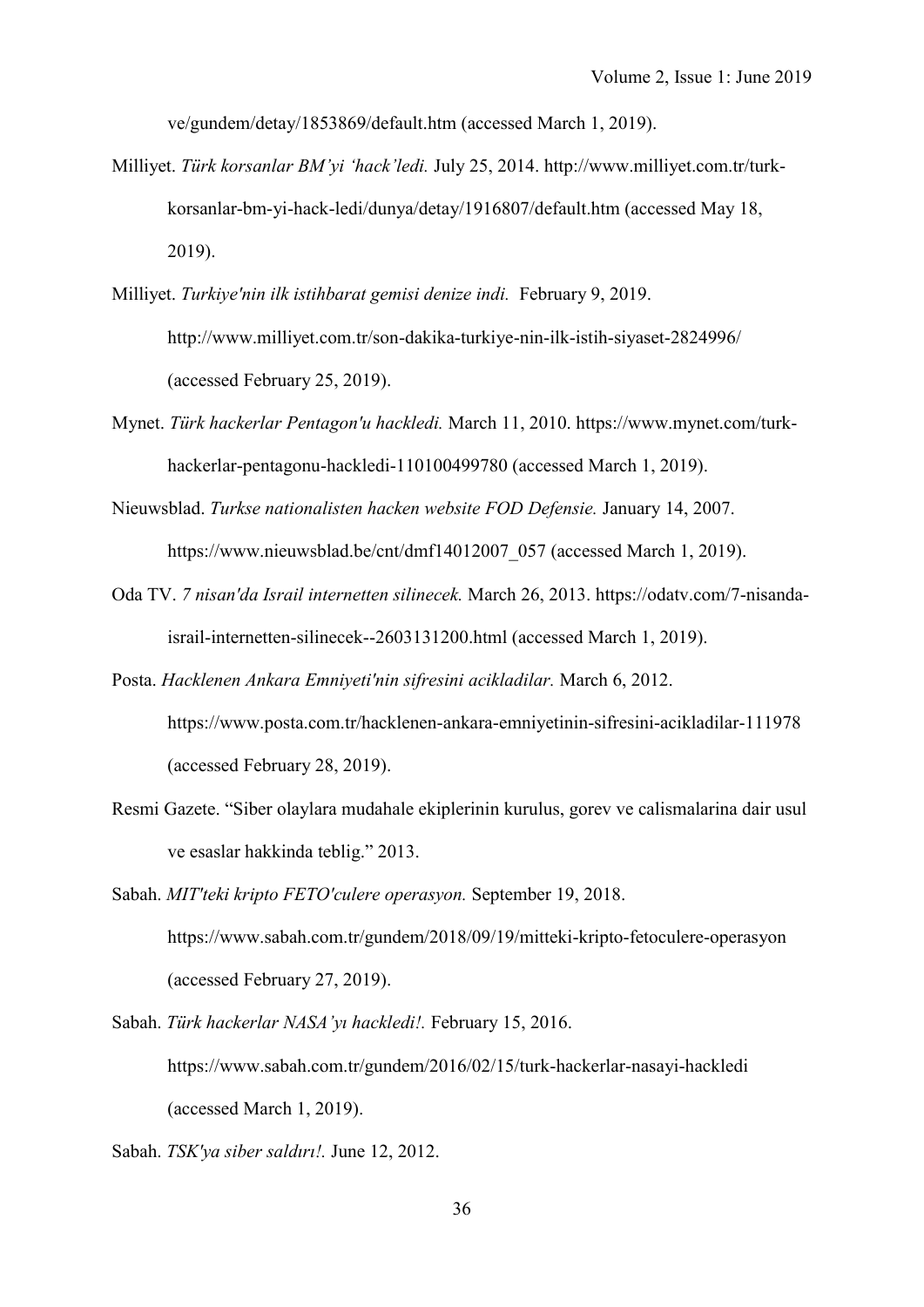https://www.sabah.com.tr/gundem/2012/06/12/tskya-siber-saldiri (accessed March 01, 2019).

- Sayan, Omer Fatih, interview by Cuneyt Ozdemir. *Dr. Omer Fatih Sayan CNN Turk - 5N1K* (February 23, 2019).
- Sol Haber. *Anyonymous ve Redhack Israil'i cokertti.* April 7, 2013.

http://haber.sol.org.tr/devlet-ve-siyaset/anonymous-ve-redhack-israili-cokertti-haberi-71035 (accessed March 1, 2019).

Sozcu. *GES'i SIB yaparsaniz...*November 29, 2015.

https://www.sozcu.com.tr/2015/yazarlar/saygi-ozturk/gesi-sib-yaparsaniz-997401/ (accessed February 27, 2019).

Sputnik. *Bakan Albayrak'ın siber saldırı açıklamasına, ABD Büyükelçiliği'nden yanıt .*

January 10, 2017. https://tr.sputniknews.com/abd/201701101026708551-bakanalbayrak-

siber-saldiri-buyukelcilik/ (accessed March 6, 2019).

- Sputniknews. *ABD'deki Yunan lobisi: Trump'ın Türkiye'ye F-35 ambargosundan mutluyuz.* August 14, 2018. https://tr.sputniknews.com/abd/201808141034746651-helenamerikan-liderlik-konseyi-halc-turkiye-ambargosundan-mutlu/ (accessed May 17, 2019).
- SputnikNews. *MIT'ten 18bin kisiye 'casusluga onlem' egitimi.* December 12, 2018. https://tr.sputniknews.com/turkiye/201812121036586422-mit-binlerce-kisi-casuslugaonlem/ (accessed February 27, 2019).
- T.C. Cumhurbaskanligi Savunma Sanayii Baskanligi. *Organizasyon Semasi.* https://www.ssb.gov.tr/Website/ContentList.aspx?PageID=42 (accessed February 29, 2019).
- T.C. Cumhurbaskanligi Savunma Sanayii Baskanligi. *Test ve egitim gemisi TCG Ufuk denize*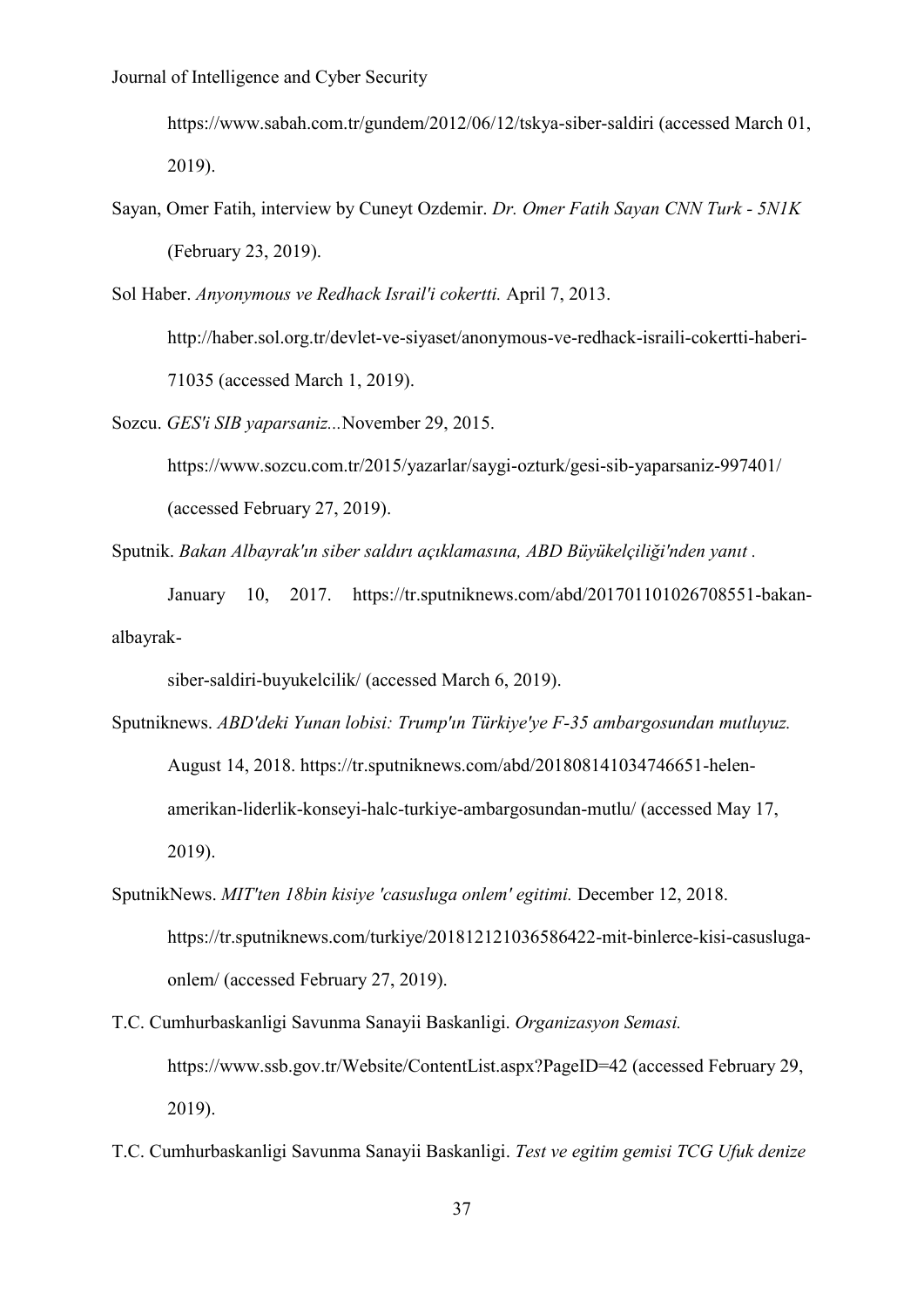*indirildi.* February 9, 2019.

https://www.ssb.gov.tr/Website/ContentList.aspx?PageID=1681 (accessed February 25, 2019).

T.C. Icisleri Bakanligi Jandarma Genel Komutanligi. *Sozlesmeli Uzman Erbas Basvuru Kilavuzu (2018).* 2018.

https://vatandas.jandarma.gov.tr/PTS\_Aday/personel1/uzman\_erbas/Ek\_2\_Basvuru\_ Kılavuzu.pdf (accessed February 28, 2019).

- T.C. Milli Güvenlik Kurulu Genel Sekreterligi. *27 Ekim 2010 Tarihli Toplanti.* October 27, 2010. https://www.mgk.gov.tr/index.php/27-ekim-2010-tarihli-toplanti (accessed February 21, 2019).
- T24. *2 yıl önce Türkiye genelinde kesilen elektriğin nedeni İran'ın siber saldırısı mı?* July 14, 2017. https://t24.com.tr/haber/2-yil-once-turkiye-genelinde-kesilen-elektrigin-nedeniiranin-siber-saldirisi-mi,414375 (accessed March 6, 2019).
- T24. *Eski MSB Genel Sekreteri: Elektronik sistemler MİT'e devredilmeseydi, Rus uçağı düşürülmeden engellenebilirdi .* November 30, 2015. https://t24.com.tr/haber/eskimsb-genel-sekreteri-elektronik-sistemler-mite-devredilmeseydi-rus-ucagidusurulmeden-engellenebilirdi,318548 (accessed March 5, 2019).
- T24. *Microsoft'u Türk hackledi .* December 10, 2008. https://t24.com.tr/haber/microsoftuturk-hackledi,20168 (accessed March 1, 2019).
- Takvim. *Teknoloji bağımlılığı ile ilgili Meclis Araştırma Komisyonu kuruldu .* February 21, 2019. https://www.takvim.com.tr/guncel/2019/02/21/teknoloji-bagimliligi-ile-ilgilimeclis-arastirma-komisyonu-kuruldu (accessed March 6, 2019).
- Terkoglu, Baris. *MİT'İN YENİ DAİRE BAŞKANI FBI'DA EĞİTİLDİ .* October 8, 2011. https://odatv.com/mitin-yeni-daire-baskani-fbida-egitildi-0810111200.html (accessed February 27, 2019).